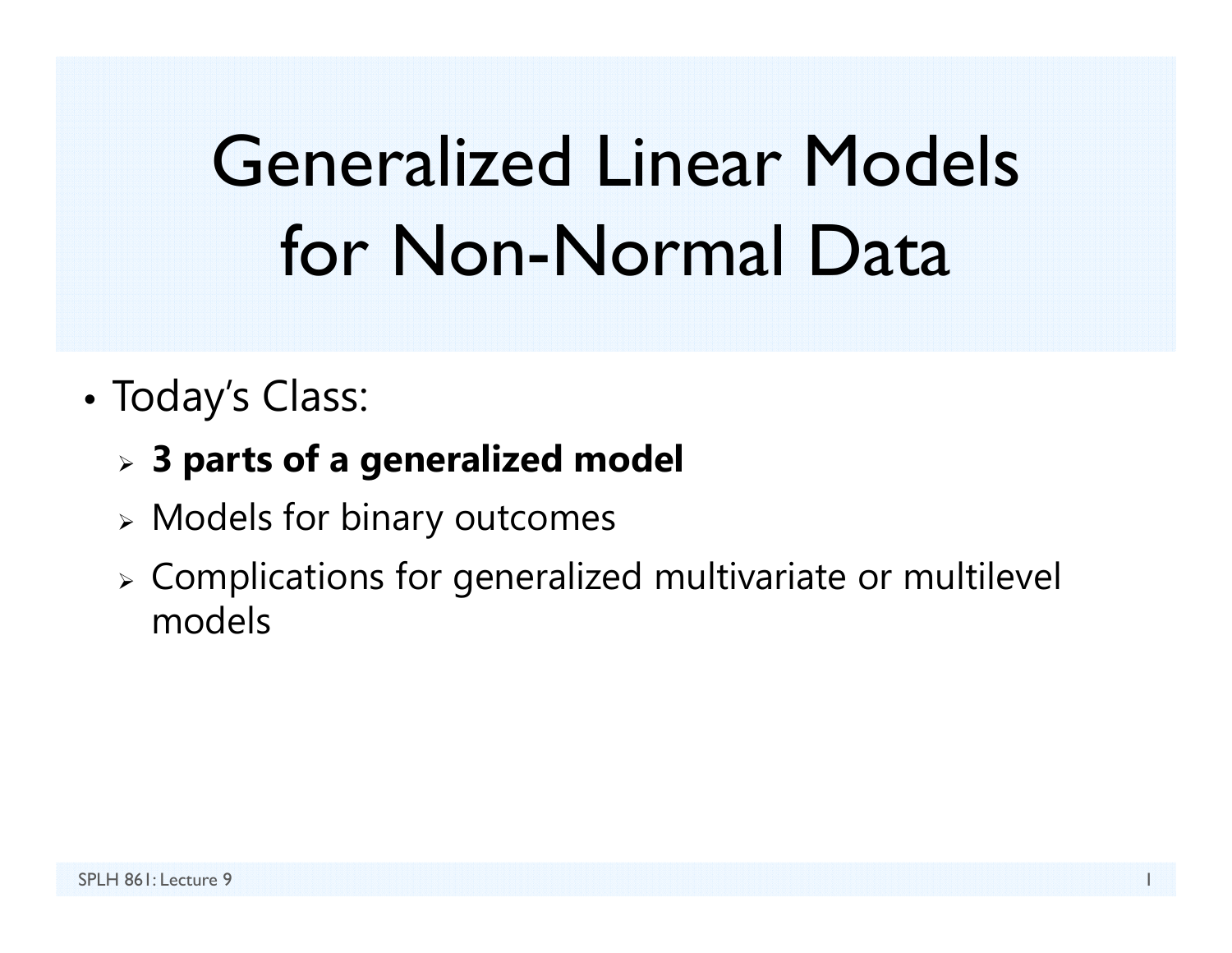## Dimensions for Organizing Models

- Outcome type: General (normal) vs. General*ized* (not normal)
- Dimensions of sampling: **One** (so one variance term per outcome) vs. **Multiple** (so multiple variance terms per outcome)
- Ceneral Linear Models: conditionally normal outcome distribution, Squares is **fixed effects** (identity link; only one dimension of sampling) Note: Least only for GLM
- **General***ized* **Linear Models: any conditional outcome distribution**, **fixed** effects through **link functions**, no random effects (one dimension)
- **General Linear Mixed Models:** conditionally normal outcome distribution, **fixed and random effects** (identity link, but multiple sampling dimensions)
- **General***ized* **Linear Mixed Models: any conditional outcome distribution**, **fixed and random effects** through **link functions** (multiple dimensions)
- "Linear" means fixed effects predict the *link-transformed* conditional mean of DV in a linear combination of (effect\*predictor) + (effect\*predictor)…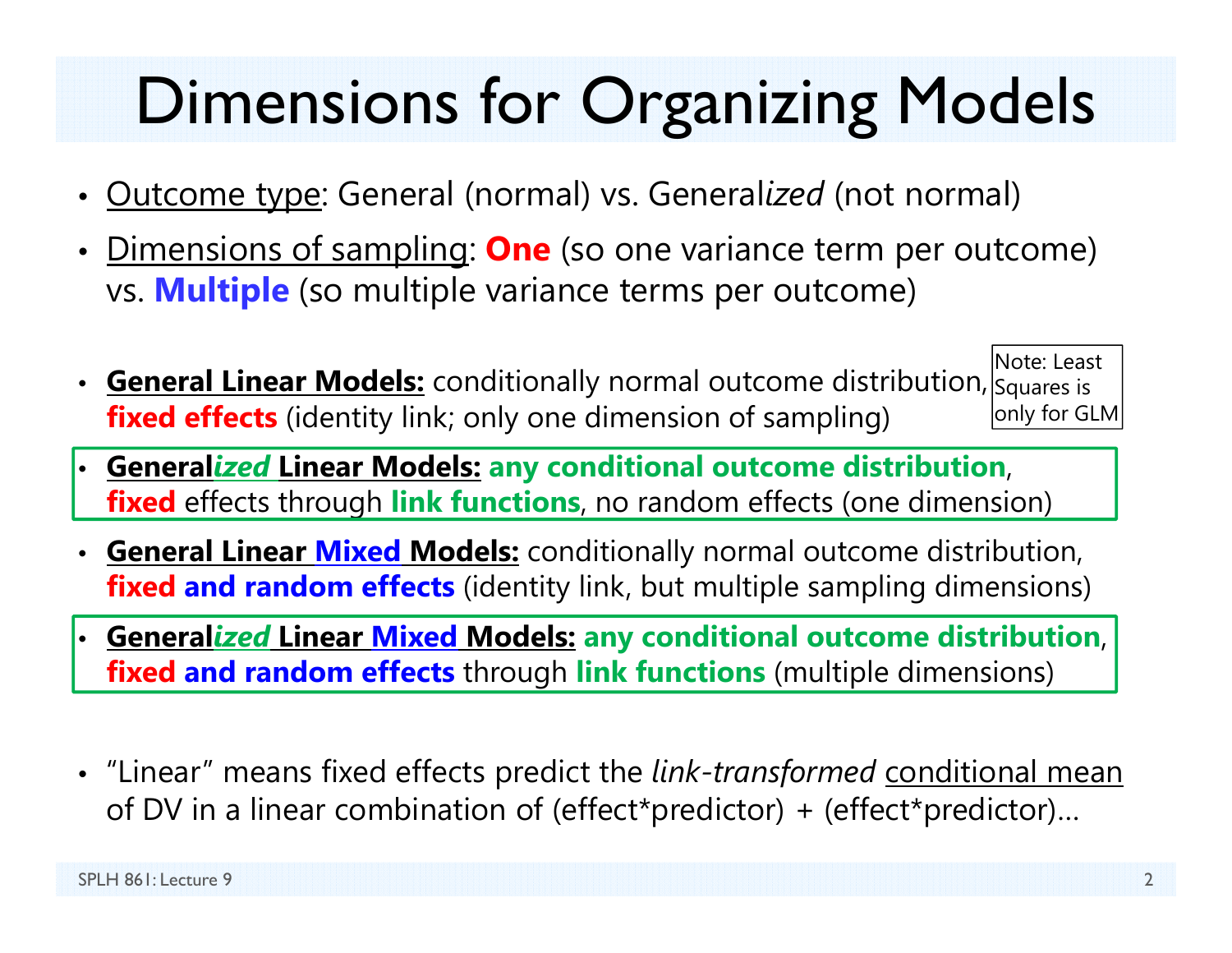## General*ized* Linear Models

- **General***ized* **linear models:** link-transformed conditional mean of  $y_{ti}$  is predicted instead; ML estimator uses not-normal distributions to calculate the likelihood of the outcome data
	- **Level-1** conditional outcomes follow some not-normal distribution that may not have a residual variance, but level-2 random effects are MVN
- • Many kinds of non-normally distributed outcomes have some kind of generalized linear model to go with them via ML:
	- $\triangleright$  Binary (dichotomous)
	- Unordered categorical (nominal) These two may get grouped
	- Ordered categorical (ordinal) together as "multinomial"
	- Counts (discrete, positive values)
	- $\triangleright$  Censored (piled up and cut off at one end)
	- $\triangleright$  Zero-inflated (pile of 0's, then some distribution after)
	- Continuous but skewed data (long tail)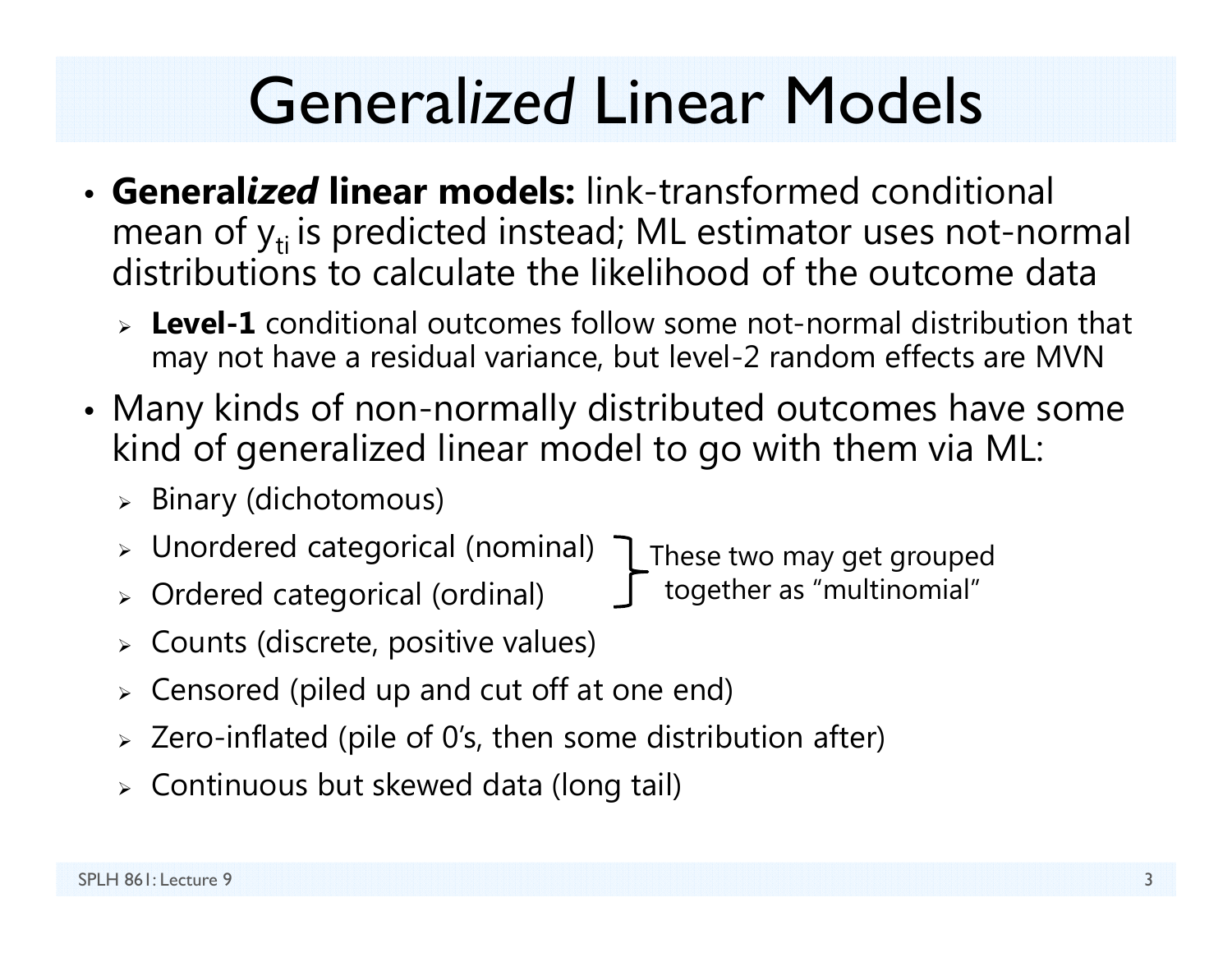### 3 Parts of Generalized (Multilevel) Models

**1. Non-Normal Conditional Distribution of yti** 



**3. Linear Predictor of Fixed and Random Effects**

#### **1.Non-normal conditional distribution of y<sub>ti</sub>:**

- **>** General MLM uses a *normal* conditional distribution to describe the y<sub>ti</sub> variance remaining after fixed + random effects  $\bm{\rightarrow}$  we called this the level-1 residual variance, which is estimated separately and usually assumed constant across observations (unless modeled otherwise)
- $\triangleright$  Other distributions will be more plausible for bounded/skewed y<sub>ti,</sub> so the ML function maximizes the likelihood using those instead
- **Why?** To get the most correct **standard errors** for fixed effects
- Although you can still think of this as *model for the variance*, not all conditional distributions will actually have a separately estimated residual variance (e.g., binary  $\boldsymbol{\rightarrow}$  Bernoulli, count  $\boldsymbol{\rightarrow}$  Poisson)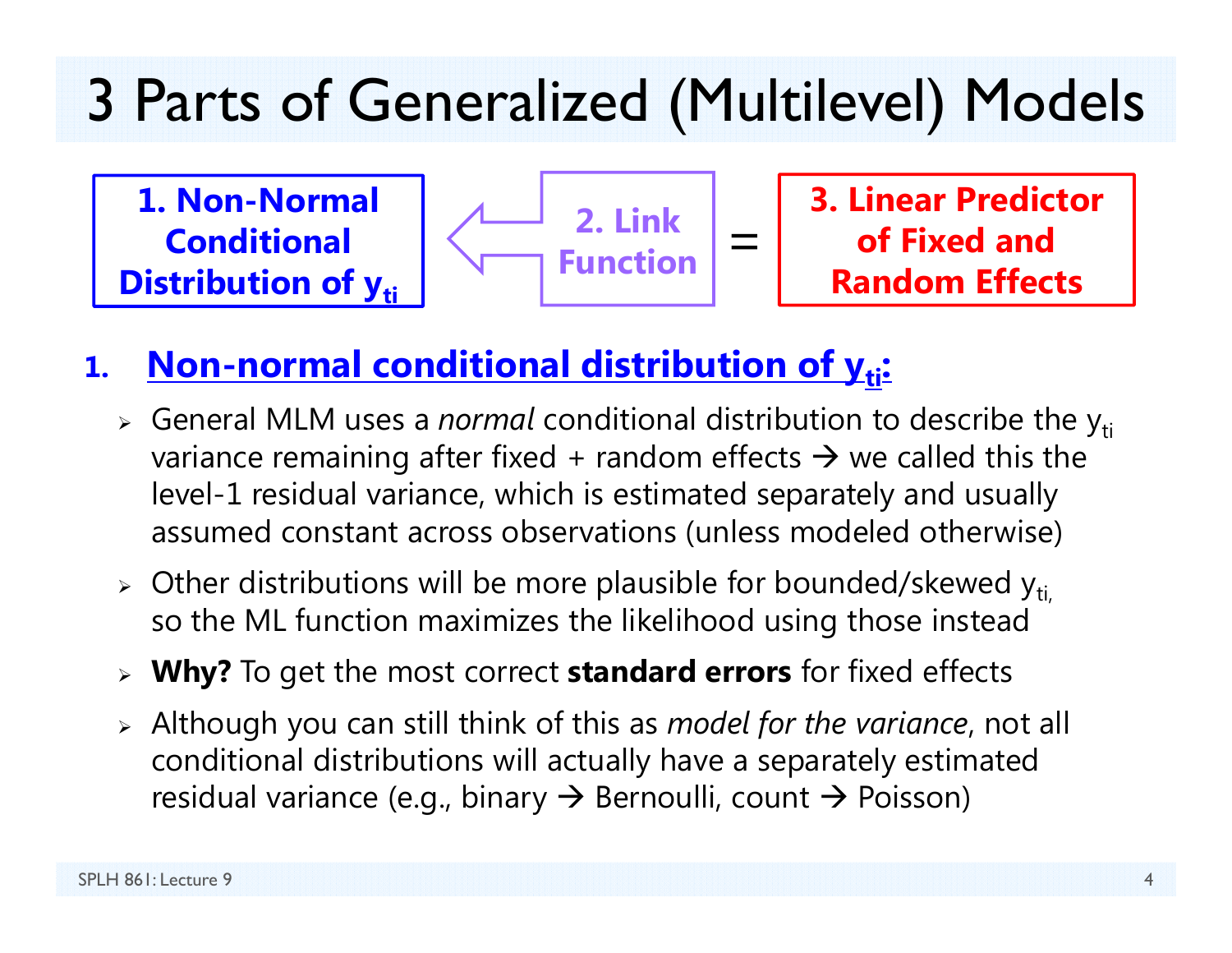## 3 Parts of Generalized (Multilevel) Models

**1. Non-Normal Conditional Distribution of yti** 



**3. Linear Predictor of Fixed and Random Effects**

- **2.Link Function =**  $g(\cdot)$ **:** How the conditional mean to be predicted is transformed so that the model predicts an **unbounded** outcome instead
	- > Inverse link  $g^{-1}(\cdot)$  = how to go back to conditional mean in y<sub>ti</sub> scale
	- $\triangleright$  Predicted outcomes (found via inverse link) will then stay within bounds
	- > e.g., <u>binary</u> outcome: conditional mean to be predicted is probability of a 1, so the model predicts a linked version (when inverse-linked, the predicted outcome will stay between a probability of 0 and 1)
	- > e.g., <u>count</u> outcome: conditional mean is expected count, so the log of the expected count is predicted so that the expected count stays  $> 0$
	- > e.g., for <u>normal</u> outcome: an "identity" link function (y<sub>ti</sub> \* 1) is used given that the conditional mean to be predicted is already unbounded…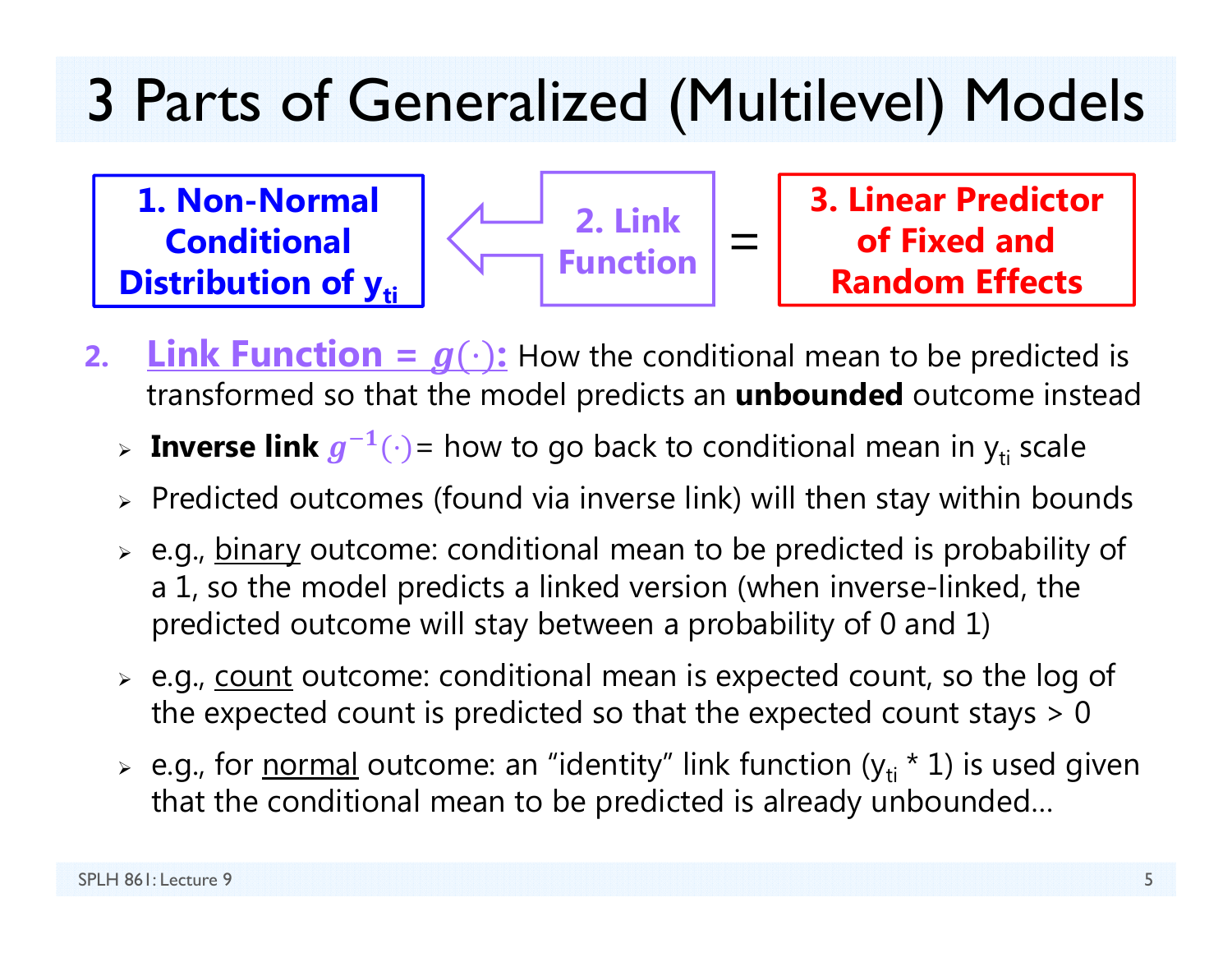### 3 Parts of Generalized (Multilevel) Models

**1. Non-Normal Conditional Distribution of yti** 



**3. Linear Predictor of Fixed and Random Effects**

- **3.Linear Predictor:** How the fixed and random effects of predictors combine additively to predict a link-transformed conditional mean
	- $\triangleright$  This works the same as usual, except the linear predictor model **directly predicts the link-transformed conditional mean**, which we then convert (via inverse link) back into the original conditional mean
	- $\triangleright$  That way we can still use the familiar "one-unit change" language to describe effects of model predictors (on the linked conditional mean)
	- $\triangleright$  You can think of this as "model for the means" still, but it also includes the level-2 random effects for dependency of level-1 observations
	- $\triangleright$  Fixed effects are no longer determined: they now have to be found through the ML algorithm, the same as the variance parameters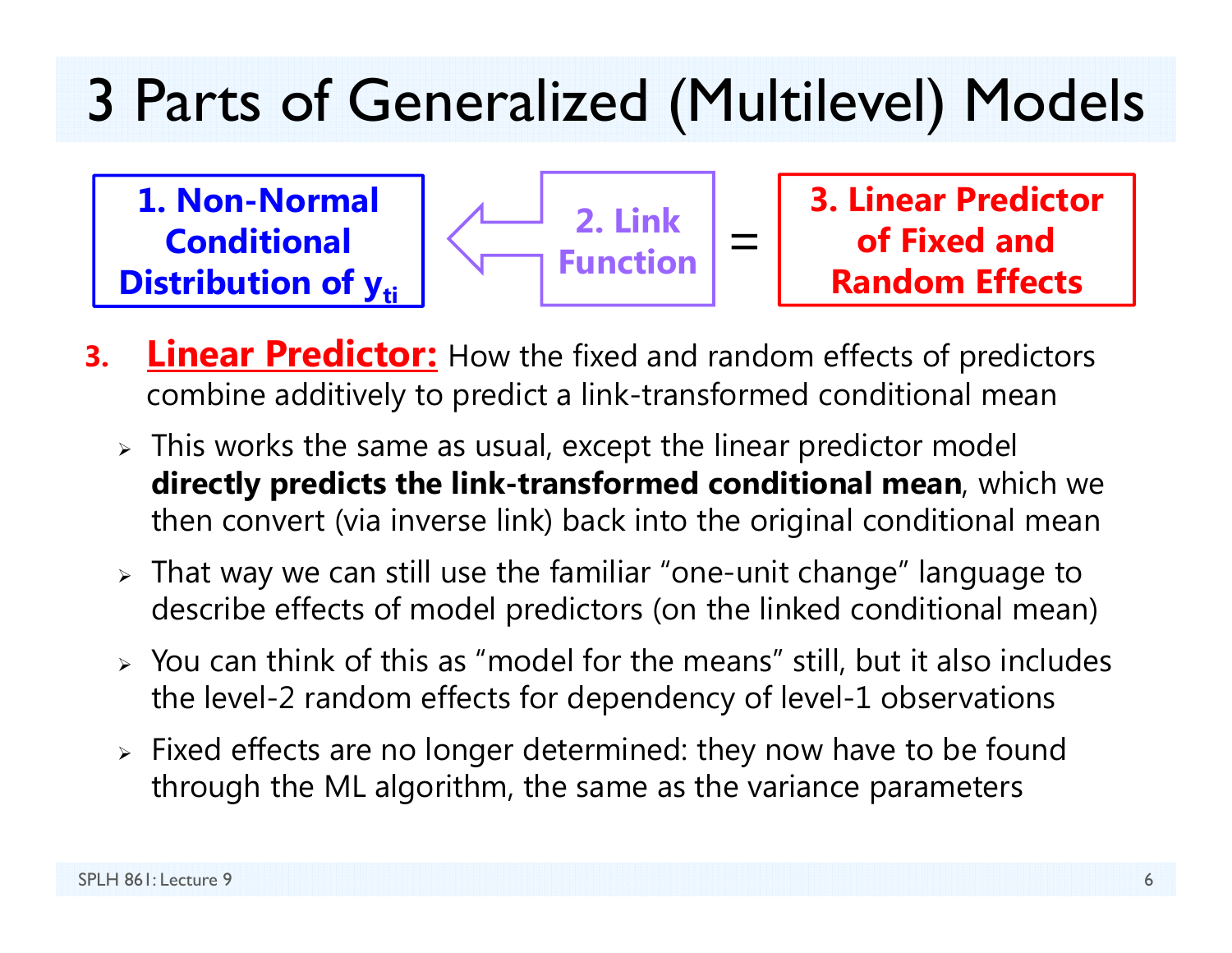## Normal GLM for Binary Outcomes?

- • Let's say we have a single binary (0 or 1) outcome… *(concepts for multilevel data will proceed similarly)*
	- $\triangleright$  Expected mean is proportion of people who have a 1, so the **probability of having a 1** is the conditional mean we're trying to predict for each person:  $p(y_i = 1)$
	- » General linear model:  $p(y_i = 1) = \beta_0 + \beta_1 X_i + \beta_2 Z_i + e_i$ 
		- $\cdot$   $\beta_0$  = expected probability when all predictors are 0
		- β's = expected change in  $p(y_i = 1)$  for a one-unit  $\Delta$  in predictor
		- $\bullet$   $\bullet$ <sub>i</sub> = difference between observed and predicted <u>binary</u> values
	- $\triangleright$  Model becomes  $y_i = (predicted \ probability \ of \ 1) + e_i$
	- **What could possibly go wrong?**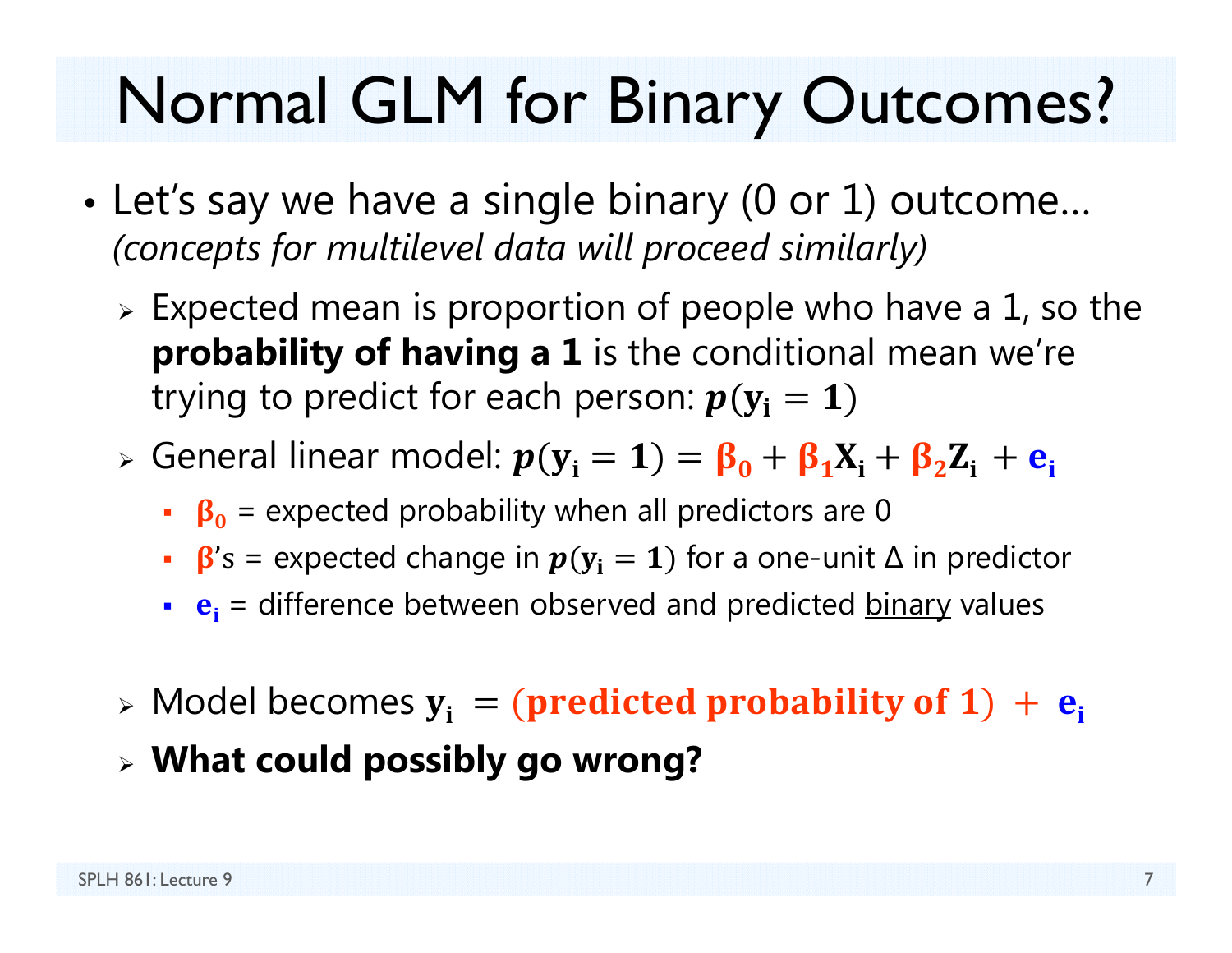## Normal GLM for Binary Outcomes?

- Problem #1: A **linear** relationship between X and Y???
- • Probability of a 1 is bounded between 0 and 1, but predicted probabilities from a linear model aren't going to be bounded
- • $\bullet\,$  Linear relationship needs to shut off  $\bm{\rightarrow}$  made nonlinear

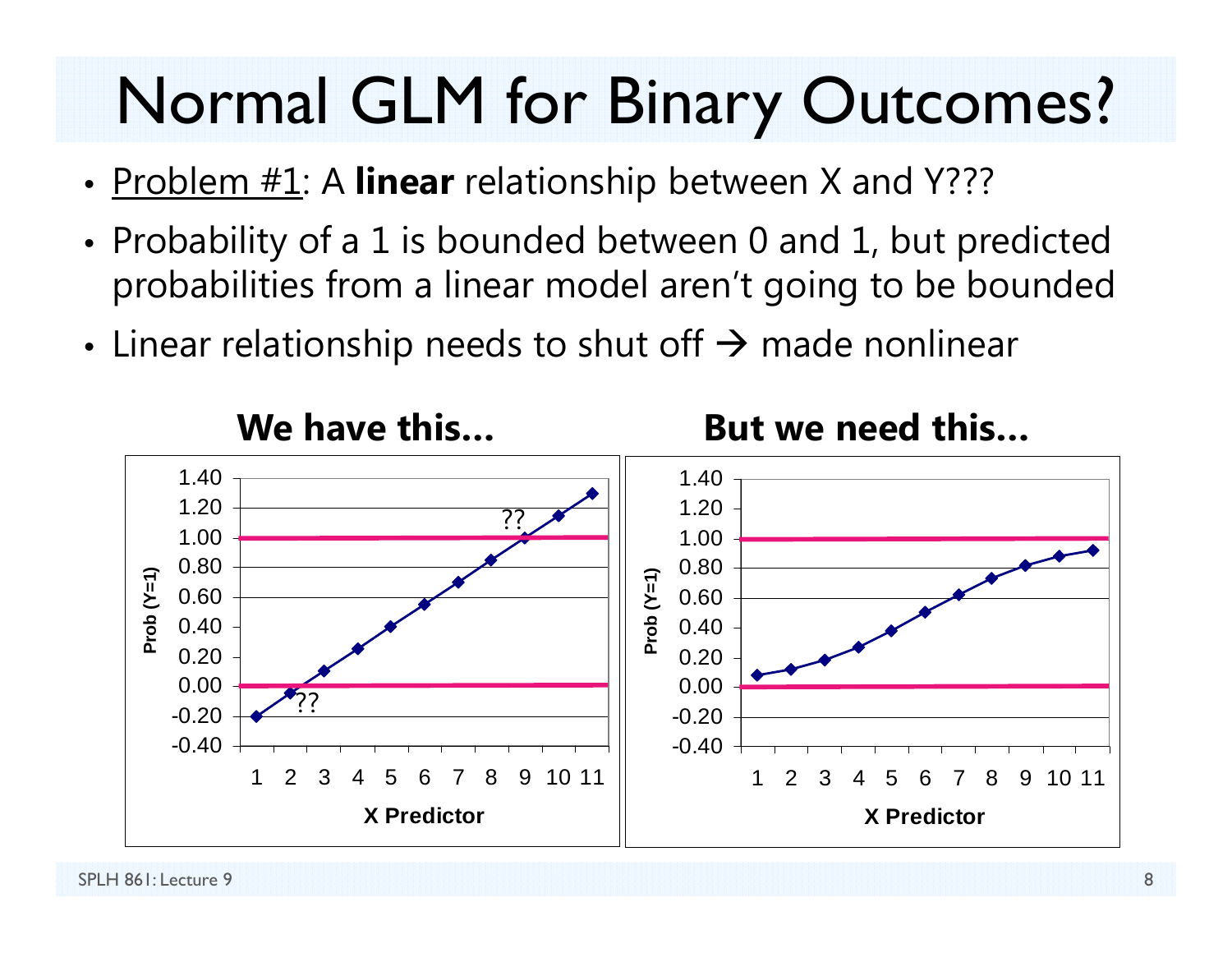#### Generalized Models for Binary Outcomes

- <u>Solution to #1</u>: Rather than predicting  $p(y_i = 1)$  directly, we must<br>transform it into an unbounded variable with a **link function**:
	- ➤  $\triangleright$  Transform **probability** into an **odds ratio**:  $\frac{p}{1-p}$ ൌ prob(y=1 prob(y=0)
		- If  $p(y_i = 1) = .7$  then  $Odds(1) = 2.33$ ;  $Odds(0) = 0.429$
		- ■ But odds scale is skewed, asymmetric, and ranges from 0 to +∞  $\rightarrow$  Not helpful

#### $\triangleright$  Take *natural log of odds ratio*  $\rightarrow$  called "logit" link:  $\text{Log}|\frac{p}{\sqrt{p}}$  $1-p$

- **If**  $p(y_i = 1) = .7$ , then  $Logit(1) = 0.846$ ; Logit $(0) = -0.846$
- ▪ Logit scale is now symmetric about 0, range is  $\pm \infty$   $\rightarrow$  DING



| <b>Probability</b> | Logit  |                              |
|--------------------|--------|------------------------------|
| 0.99               | 4.6    |                              |
| 0.90               | 2.2    | Can you guess                |
| 0.50               | 0.0    | what $p(.01)$<br>would be on |
| 0.10               | $-2.2$ | the logit scale?             |

SPLH 861: Lecture 9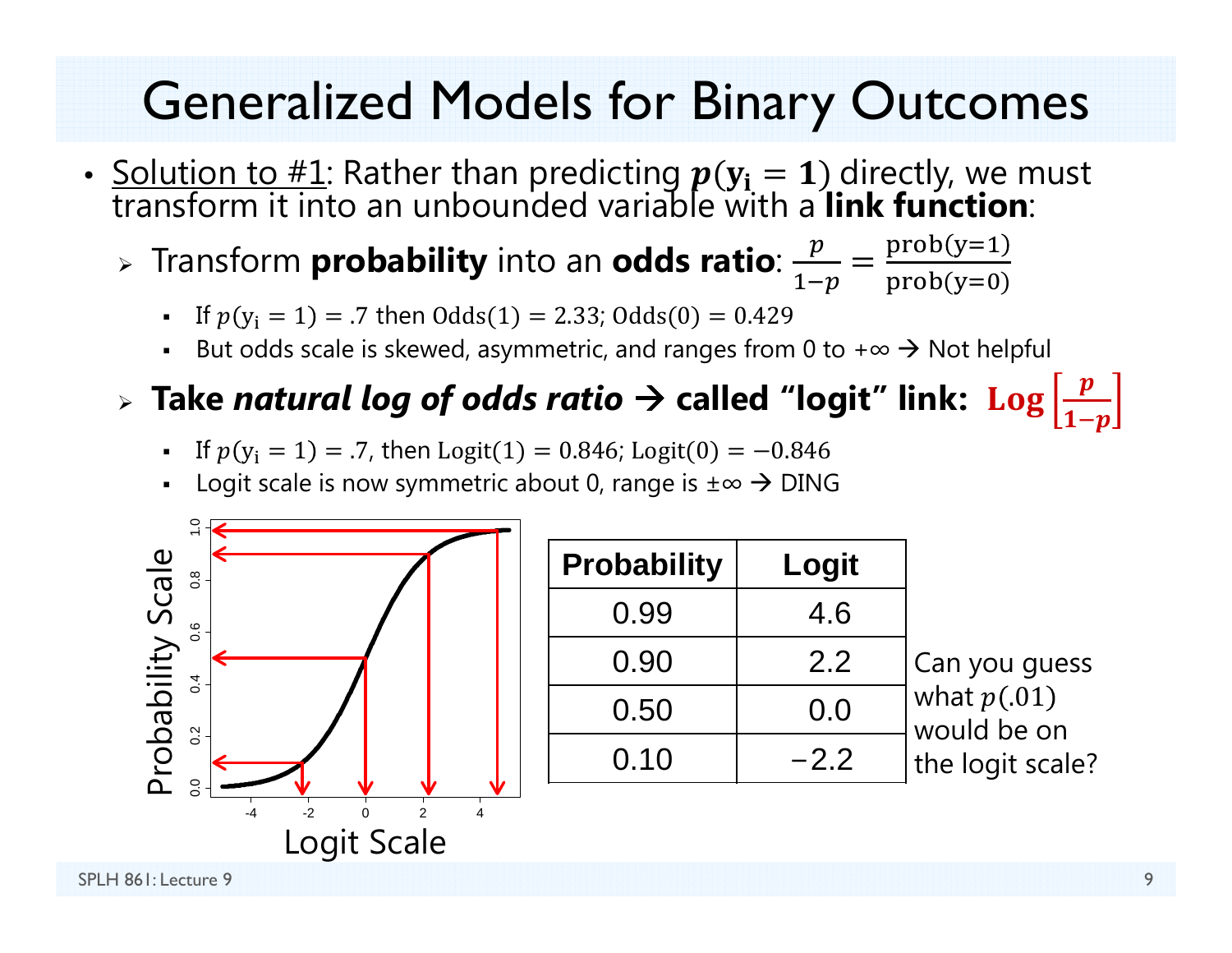## Solution #1: Probability into Logits

#### •**A Logit link is a nonlinear transformation of probability:**

- $\triangleright$  Equal intervals in logits are NOT equal intervals of probability
- The logit goes from ±∞ and is symmetric about prob = .5 (logit = 0)
- **► Now we can use a linear model → The model will be linear with respect to the predicted logit**, which translates into a nonlinear prediction with respect to probability **the conditional mean outcome shuts off at 0 or 1 as needed**

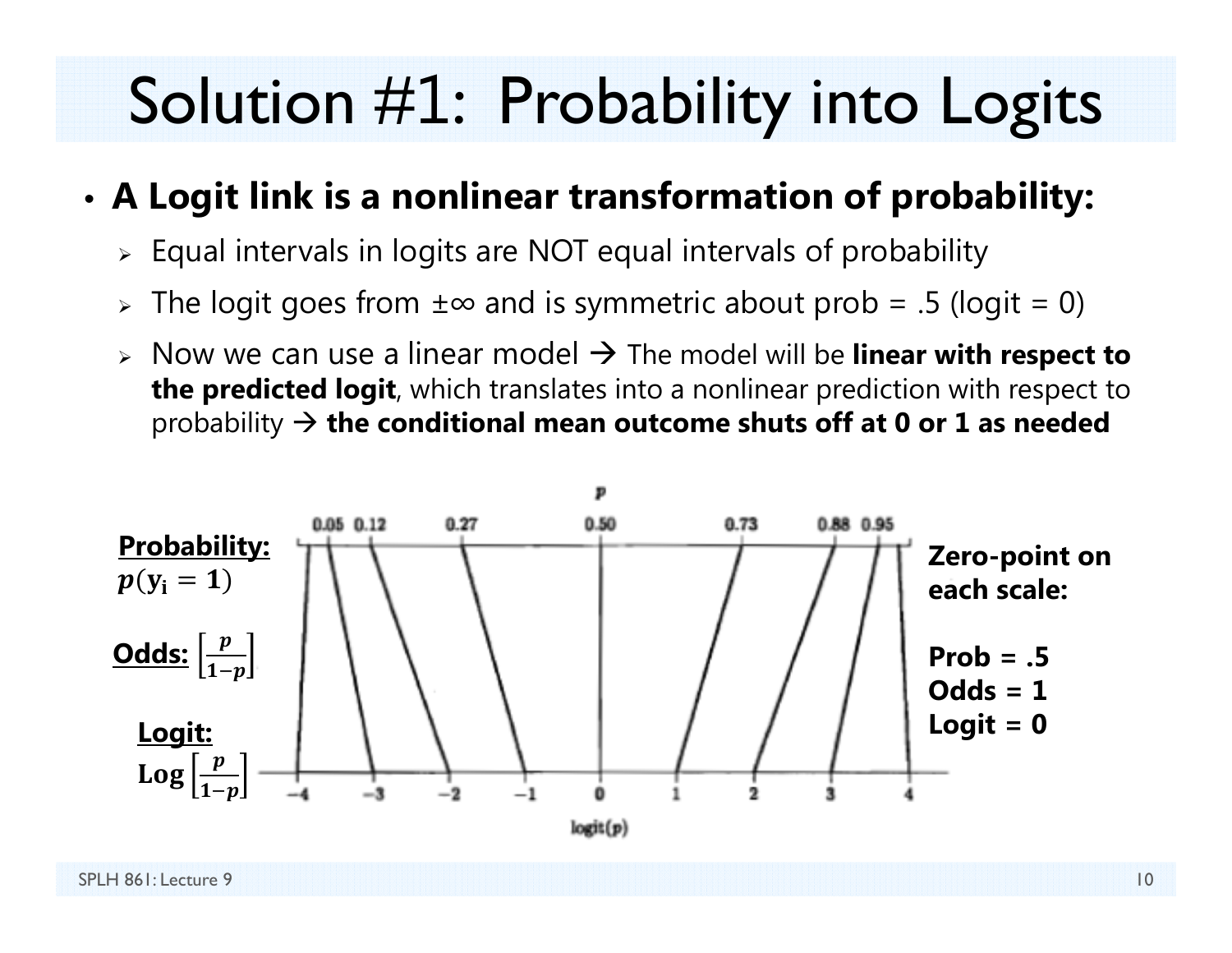## Normal GLM for Binary Outcomes?

- General linear model:  $p(y_i = 1) = \beta_0 + \beta_1 X_i + \beta_2 Z_i + e_i$
- If  $\mathbf{y_i}$  is binary, then  $\mathbf{e_i}$  can only be 2 things:  $\mathbf{e_i} = \mathbf{y_i} \mathbf{\hat{y_i}}$ 
	- > If  $y_i = 0$  then  $e_i = (0 -$  predicted probability)
	- > If  $y_i = 1$  then  $e_i = (1 -$  predicted probability)
- <u>Problem #2a</u>: So the residuals can't be normally distributed
- Problem #2b: The residual variance can't be constant over X as in GLM because the **mean and variance are dependent**
	- $\triangleright$  Variance of binary variable:  $\textbf{Var}(\mathbf{y_i}) = \boldsymbol{p} \, * (\boldsymbol{1} \boldsymbol{p})$

| <b>Mean and Variance of a Binary Variable</b>       |  |  |  |  |  |  |  |  |  |            |
|-----------------------------------------------------|--|--|--|--|--|--|--|--|--|------------|
| <b>Mean</b> $(p)$ .0 .1 .2 .3 .4 .5 .6 .7 .8 .9 1.0 |  |  |  |  |  |  |  |  |  |            |
| Variance 0 .09 .16 .21 .24 .25 .24 .21 .16 .09      |  |  |  |  |  |  |  |  |  | $\sim$ 0.0 |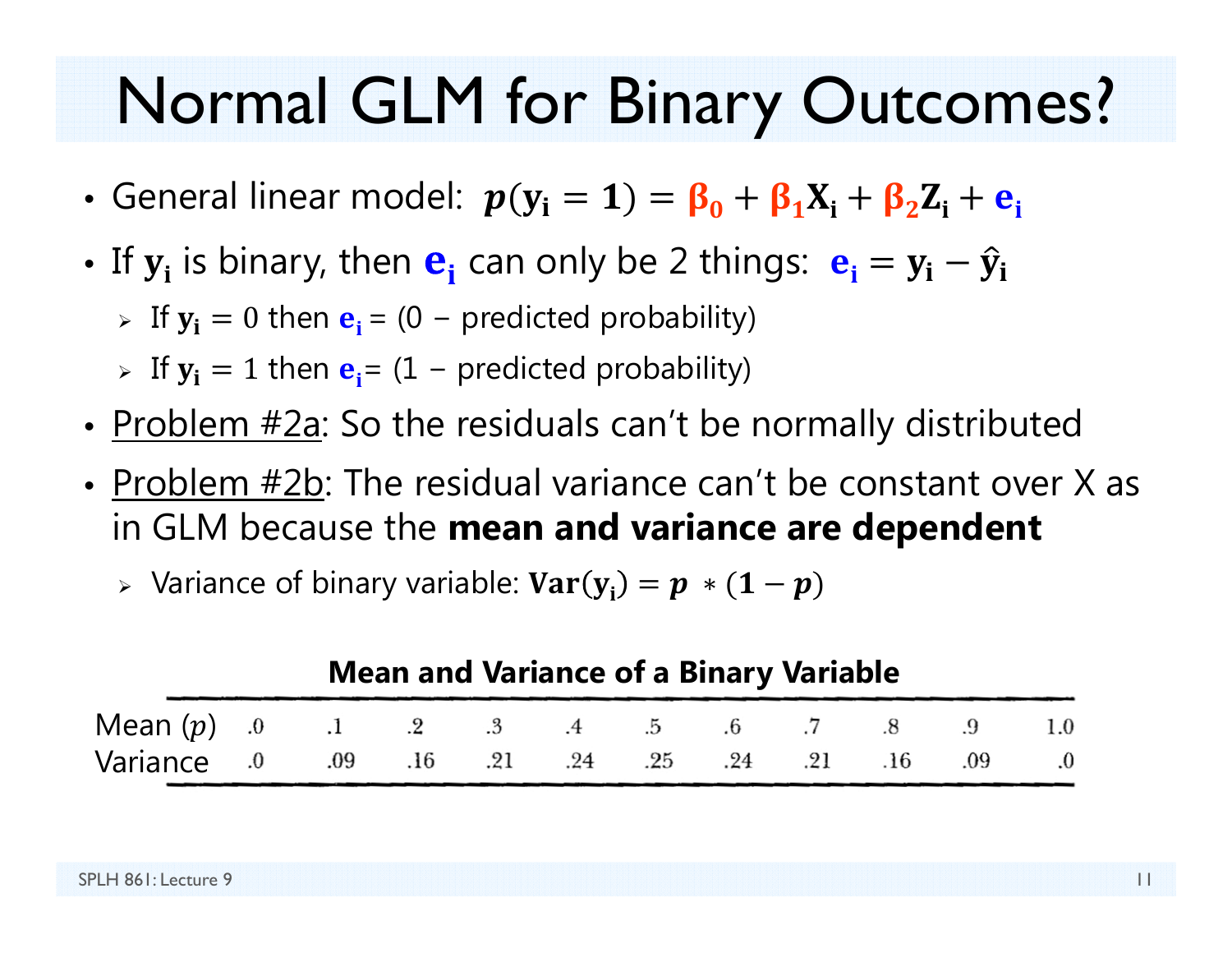## Solution to #2: Bernoulli Distribution

• Rather than using a **normal** conditional outcome distribution, we will use a **Bernoulli distribution**  $\rightarrow$  a special case of a binomial distribution for only one binary outcome

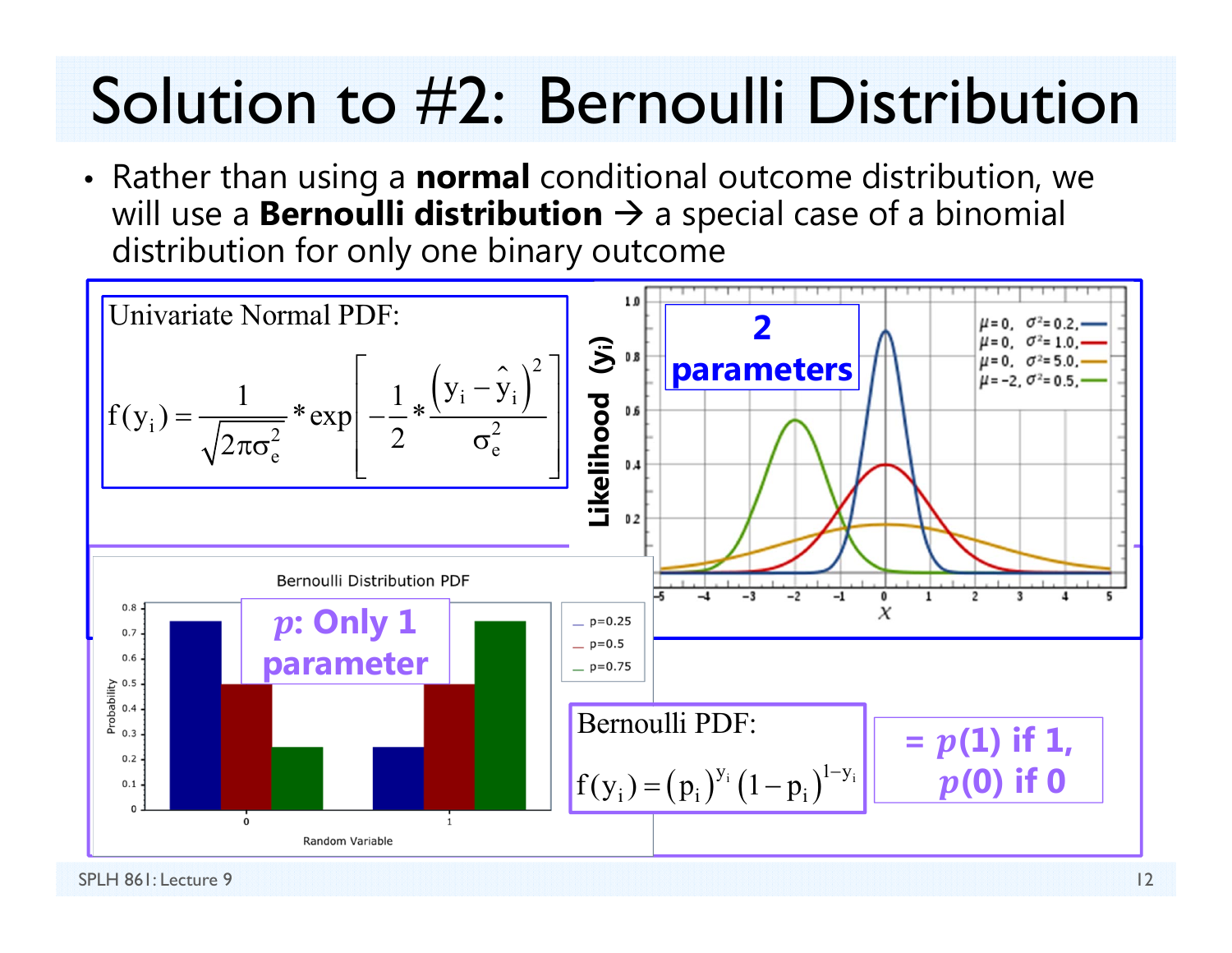### Predicted Binary Outcomes

• **Logit:** 
$$
\text{Log}\left[\frac{p(y_i=1)}{1-p(y_i=1)}\right] = \beta_0 + \beta_1 X_i + \beta_2 Z_i \longleftarrow g(\cdot) \text{ link}
$$

 $\triangleright$  Predictor effects are linear and additive like in GLM, but **β** = change in **logit** per one-unit change in predictor

• **odds:** 
$$
\left[\frac{p(y_i=1)}{1-p(y_i=1)}\right] = \exp(\beta_0) * (\beta_1 X_i) * (\beta_2 Z_i)
$$

or 
$$
\left[\frac{p(y_i=1)}{1-p(y_i=1)}\right] = \exp(\beta_0 + \beta_1 X_i + \beta_2 Z_i)
$$

• **Probability:** 
$$
p(y_i = 1) = \frac{\exp(\beta_0 + \beta_1 X_i + \beta_2 Z_i)}{1 + \exp(\beta_0 + \beta_1 X_i + \beta_2 Z_i)} \leftarrow g^{-1}(\cdot)
$$
  
or  $p(y_i = 1) = \frac{1}{1 + \exp[-1(\beta_0 + \beta_1 X_i + \beta_2 Z_i)]} \frac{\text{link}}{\text{link}}$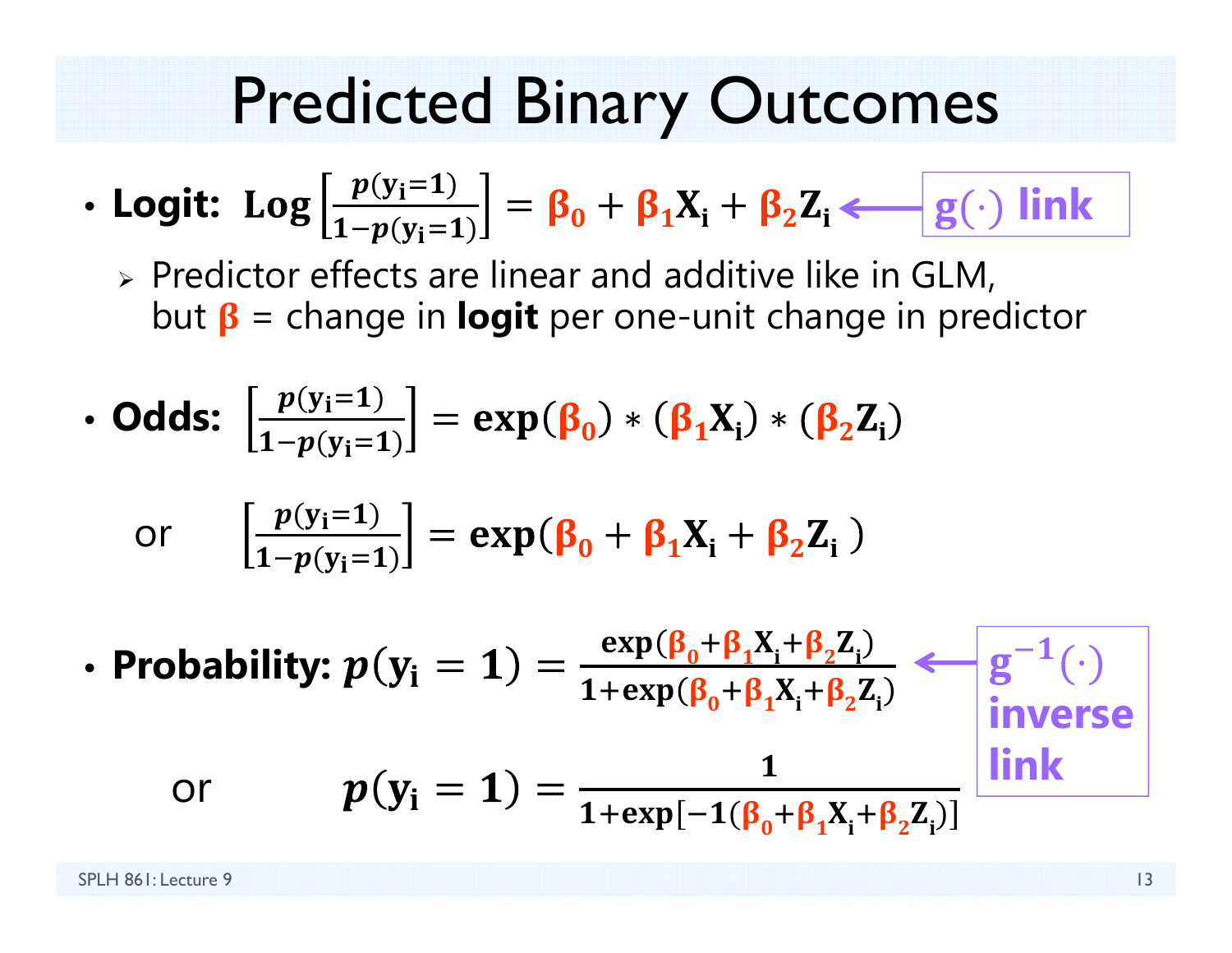#### "Logistic Regression" for Binary Data

• This model is sometimes expressed by calling the logit(y<sub>i</sub>) a underlying continuous ("latent") response of  $\mathbf{y_i^*}$  instead:

 $\mathbf{y^*_i} = \boldsymbol{threshold} + \textbf{ your model} + \textbf{e_i}$ 

*threshold* =  $\beta_0$   $*$  –1 is given in Mplus, not intercept

 $\triangleright$  In which  $\mathbf{y_i} = \mathbf{1}$  if  $(\mathbf{y_i^*} > threshold)$ , or  $\mathbf{y_i} = \mathbf{0}$  if  $(\mathbf{y_i^*} \le threshold)$ 



**So <b>if predicting**  $\mathbf{y}_\mathbf{i}^*$ , then

 ${\rm e}_{\rm i}$   $\sim$  Logistic(0,  $\sigma_{\rm e}^2$  $\frac{2}{9} = 3.29$ 

Logistic Distribution: Mean =  $\mu$ , Variance =  $\frac{\pi^2}{2}$ ଷݏ  $\frac{2}{\prime}$ where *s* = scale factor that allows for "over-dispersion" (must be fixed to 1 in binary outcomes for identification)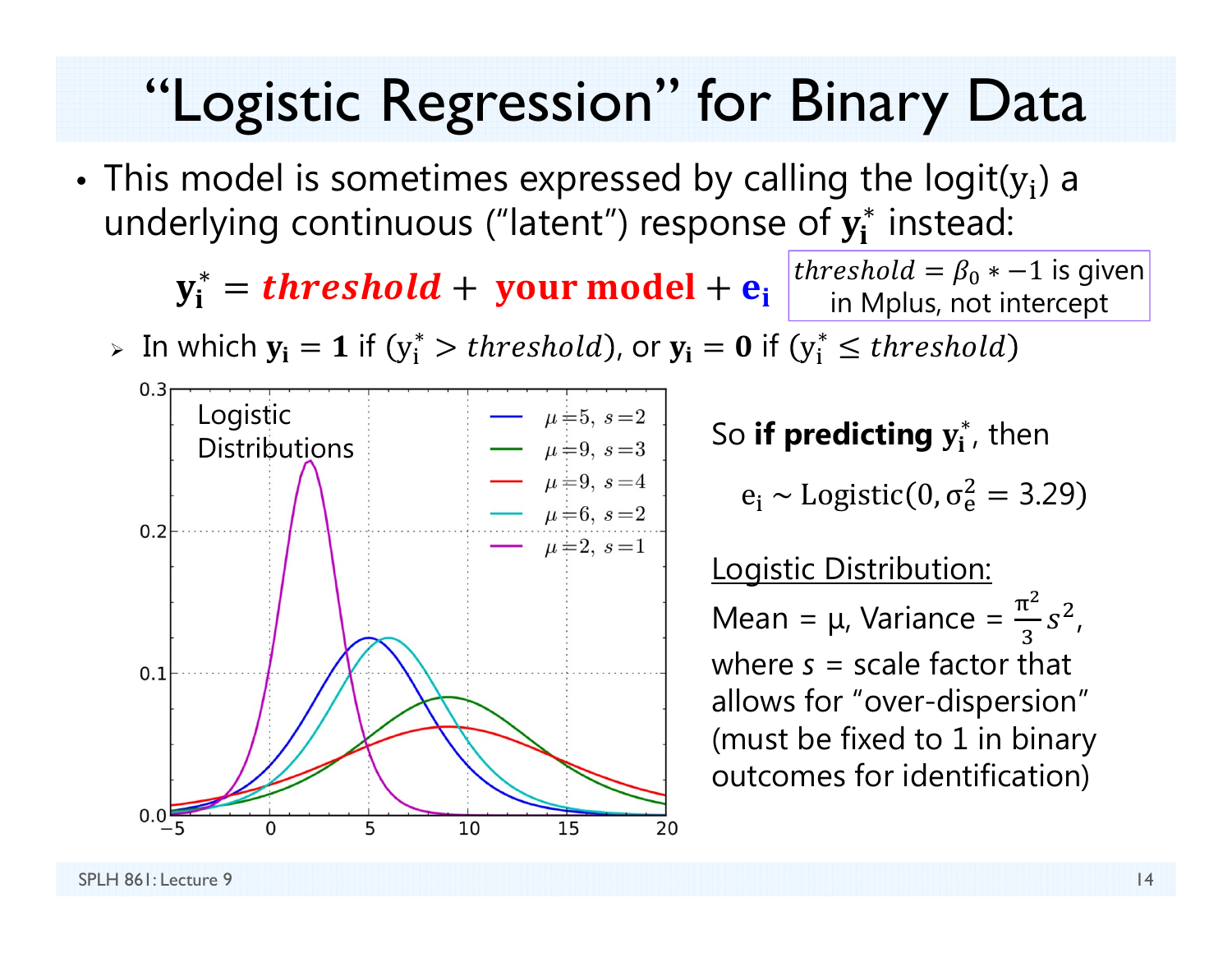## Other Link Functions for Binary Data

- The idea that a "latent" continuous variable underlies an observed binary response also appears in a **Probit Regression** model:
	- $\triangleright$  A **probit** link, such that now your model predicts a different transformed  $Y_p$ : Probit(y<sub>i</sub> = 1) =  $\Phi^{-1}[p(y_i = 1)] = your \ model$  **g**(·)
		- Where  $\Phi$  = standard normal cumulative distribution function, so the transformed  $y_i$  is the **z-score** that corresponds to the value of cumulative standard normal distribution **below** which the conditional mean probability is found
		- **I** Inverse link requires integration to find probability  $\rightarrow p(y_i = 1) = \Phi^{-1}(z)$
	- $\triangleright$  Same Bernoulli distribution for the conditional binary outcomes, in which residual variance cannot be separately estimated (so no  $\mathsf{e}_{\mathsf{i}}$  in the model)
		- n Probit also predicts "latent" response:  $y_i^* =$  threshold + your model +  $e_i$
		- n **But Probit says**  $e_i \sim \text{Normal}(0, \sigma_e^2)$  $\epsilon_{\rm e}^2 = 1.00$ ), whereas Logit  $\sigma_{\rm e}^2$  $^{2}_{6}$  =  $\pi^2$  $\frac{6}{3}$  = 3.29
	- $\triangleright$  So given this difference in variance, probit estimates are on a different scale than logit estimates, and so their estimates won't match… however…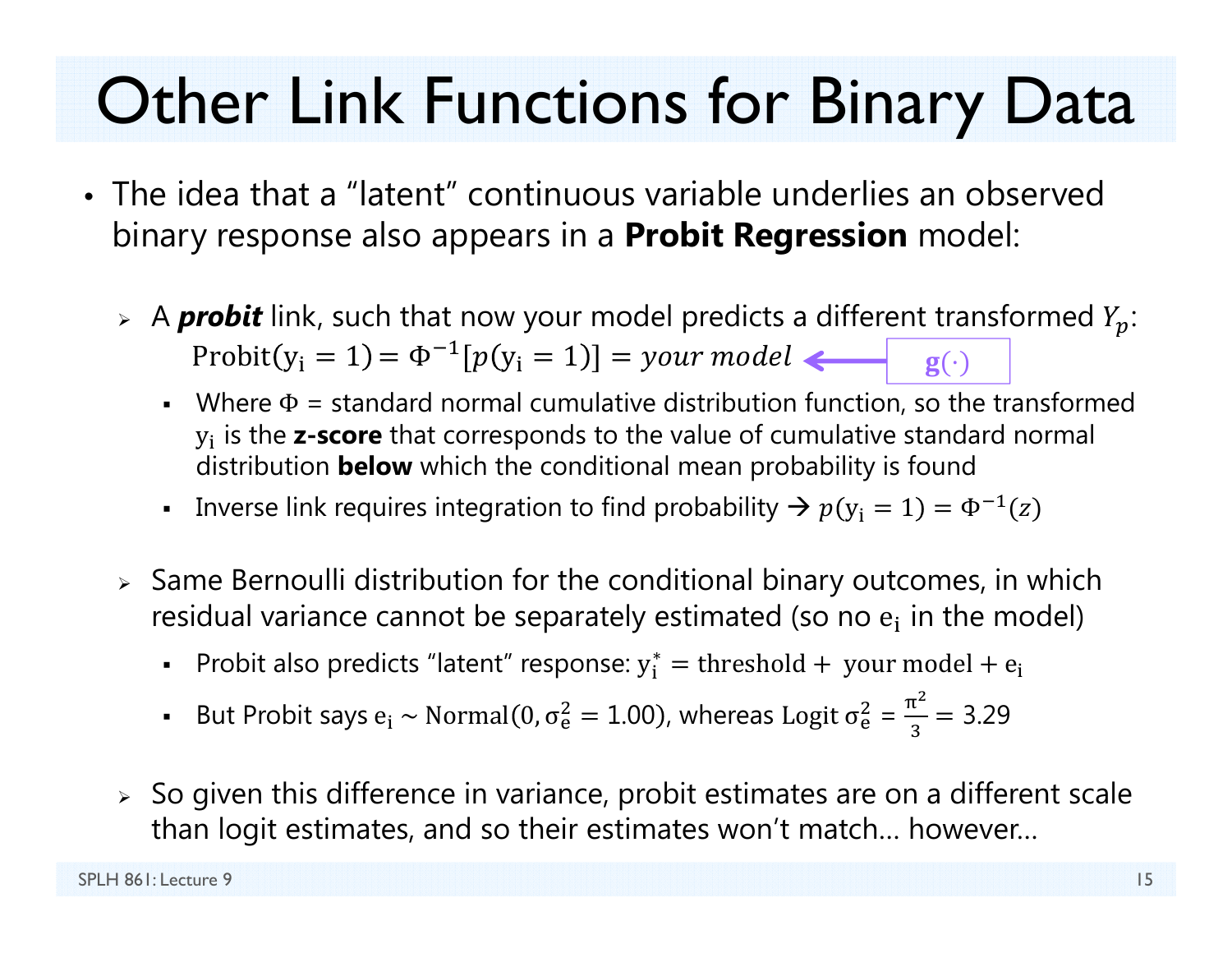#### Probit vs. Logit: Should you care? Pry not.



- Other fun facts about probit:
	- $\triangleright$  Probit = "ogive" in the Item Response Theory (IRT) world
	- $\triangleright$  Probit has no odds ratios (because it's not based on odds)
- Both logit and probit assume **symmetry** of the probability curve, but there are other *asymmetric* options as well…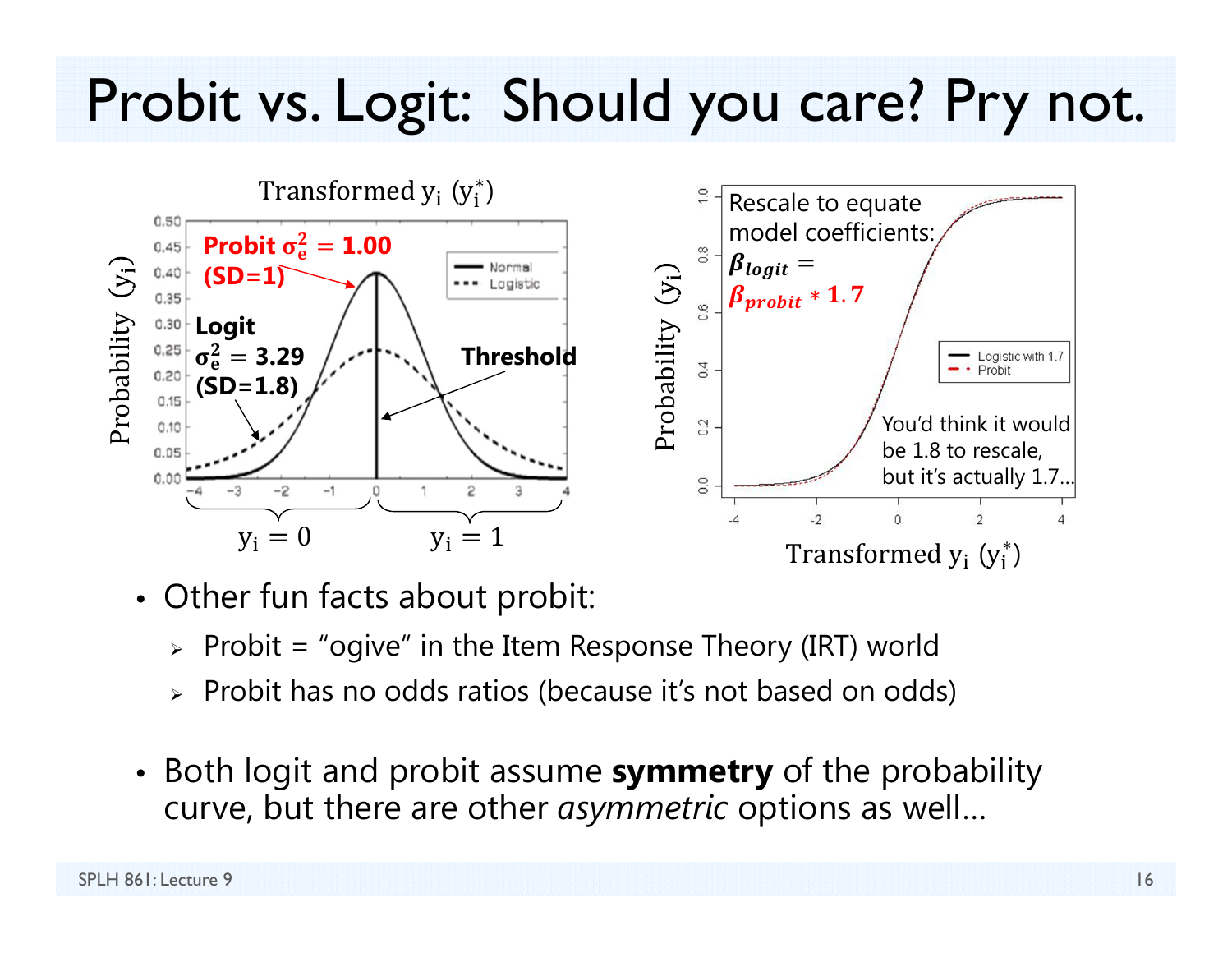#### Other Models for Binary Outcomes



**Logit = Probit\*1.7 which both assume symmetry of prediction**

**Log-Log is for outcomes in which 1 is more frequent**

**Complementary Log-Log is for outcomes in which 0 is more frequent**

| $\mu =$ model                                                   | Logit                                        | <b>Probit</b>        | Log-Log                 | <b>Complement. Log-Log</b>                                                                                            |
|-----------------------------------------------------------------|----------------------------------------------|----------------------|-------------------------|-----------------------------------------------------------------------------------------------------------------------|
| $g(\cdot)$ link                                                 | $\text{Log}\left(\frac{p}{1-p}\right) = \mu$ | $\Phi^{-1}(p) = \mu$ | $-Log[-Log(p)] = \mu$   | $Log[-Log(1-p)] = \mu$                                                                                                |
| $g^{-1}(\cdot)$<br>inverse link<br>(go back to<br>probability): | $exp(\mu)$<br>$p = \frac{1}{1 + \exp(\mu)}$  | $p = \Phi^{-1}(\mu)$ | $p = \exp[-\exp(-\mu)]$ | $p = 1 - \exp[-\exp(\mu)]$<br>$e_i \sim$ log-Weibull extreme value $\left(0.577, \sigma_e^2 = \frac{\pi^2}{6}\right)$ |
| In SAS LINK $=$                                                 | <b>LOGIT</b>                                 | <b>PROBIT</b>        | <b>LOGLOG</b>           | <b>CLOGLOG</b>                                                                                                        |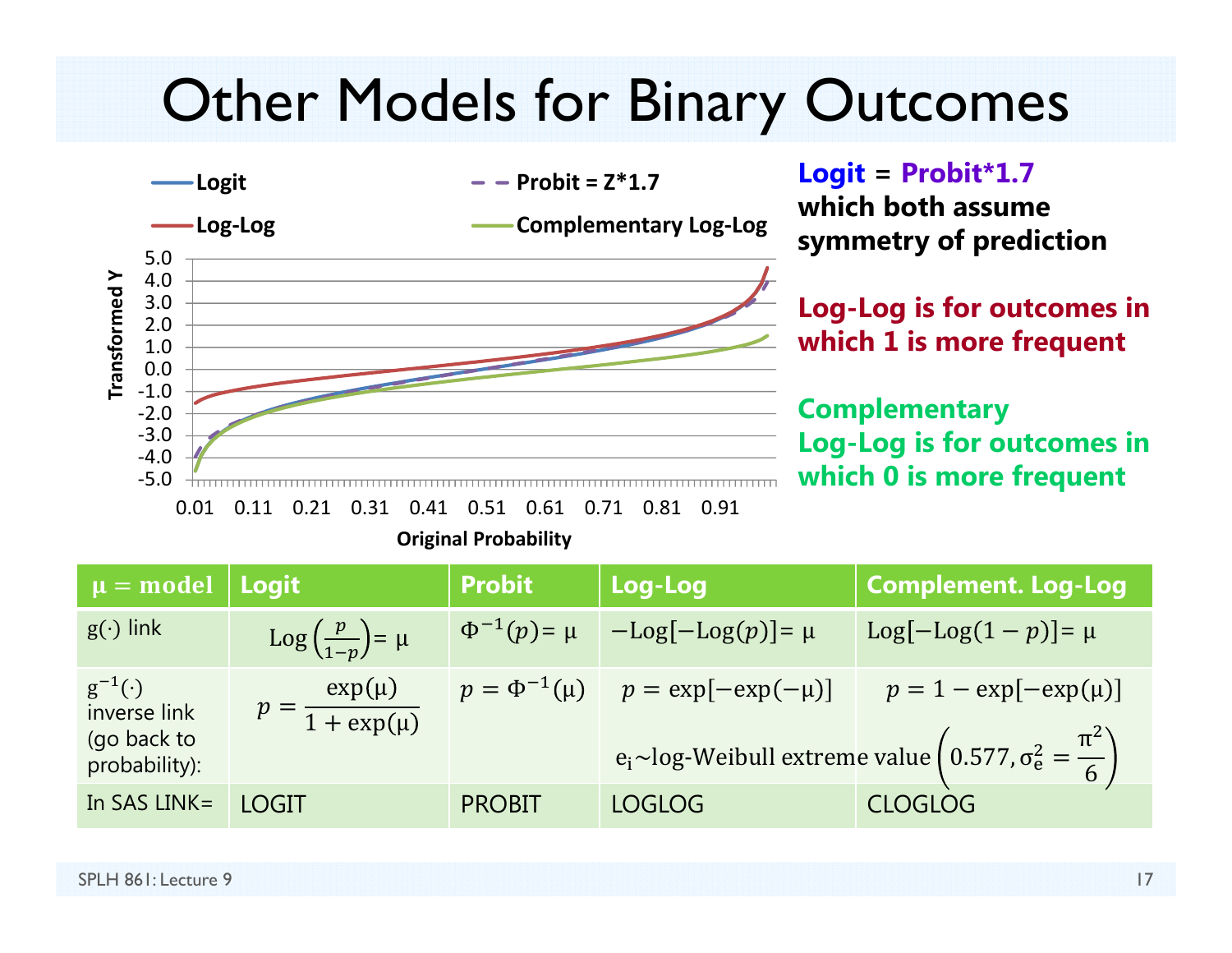## Generalized MLM: Summary

- • Statistical models come from probability distributions
	- Conditional outcomes are assumed to have some distribution
	- $>$  The normal distribution is one choice, but there are lots of others: so far we've seen Bernoulli (and mentioned log-Weibull)
	- $\triangleright$  ML estimation tries to maximize the height of the data using that chosen distribution along with the model parameters
- • Generalized models have three parts:
	- 1.Non-normal conditional outcome distribution
	- 2.Link function: how bounded conditional mean of  $y_{ti}$  gets transformed into something unbounded we can predict linearly
		- So far we've seen identity, logit, probit, log-log, and cumulative log-log
	- 3.Linear predictor: how we predict that linked conditional mean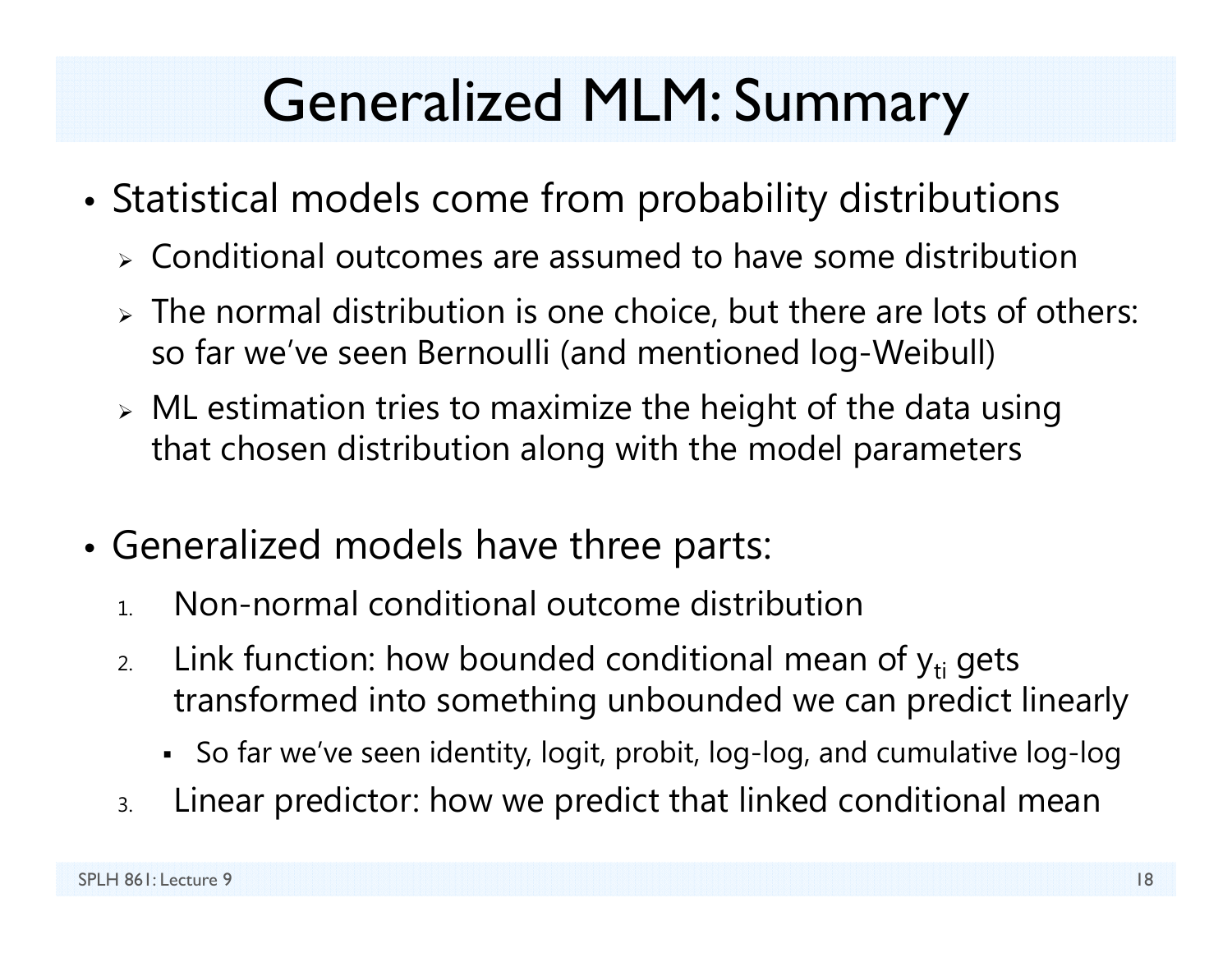## Multivariate Data in PROC GLIMMIX

- • Multivariate models can be fitted in PROC GLIMMIX using stacked data, same as in MIXED… first, the bad news:
	- There is no **R** matrix in true ML, only **G**, and **V** can't be printed, either, which sometimes makes it hard to tell what structure is being predicted
	- $\triangleright$  There is no easy way to allow different scale factors given the same link and distribution across multivariate outcomes (as far as I know)
	- $\triangleright$  This means that a random intercept can be included to create constant covariance across outcomes, but that any differential variance (scale) or covariance must be included via RANDOM statement as well (to go in **G**)
- Now, the good news:
	- $\triangleright$  It allows different links and distributions across outcomes using LINK=BYOBS and DIST=BYOBS (Save new variables called "link" and "dist" to your data to tell GLIMMIX what to use per outcome)
	- It will do − 2 ∆LL tests for you using the COVTEST option! (not in MIXED)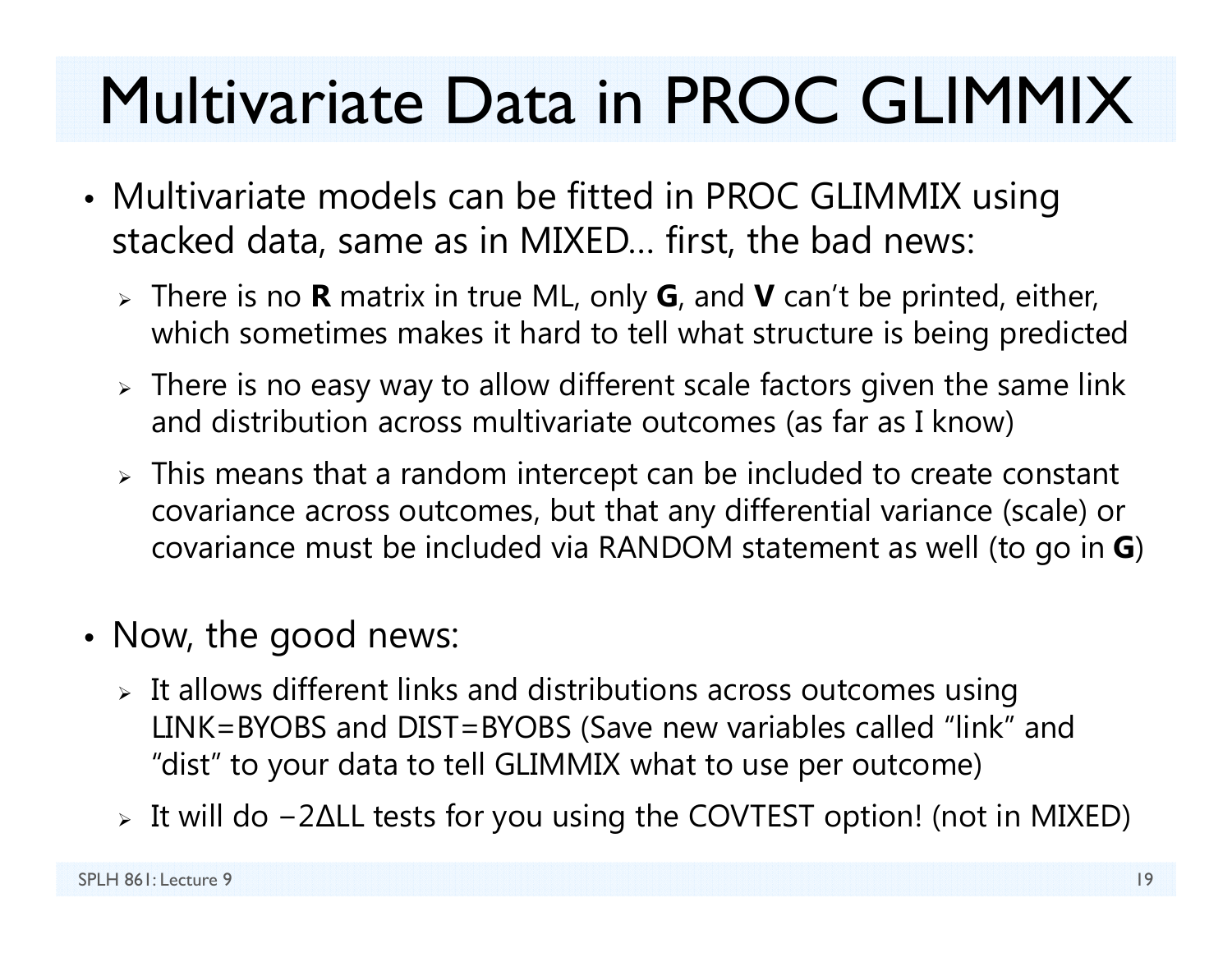## From Single-Level to Multilevel…

- Multilevel generalized models have the same 3 parts as single-level generalized models:
	- Alternative conditional outcome distribution used (e.g., Bernoulli)
	- $\triangleright$  Link function to transform bounded conditional mean into unbounded
	- $\triangleright\;$  Linear model that directly predicts the linked conditional mean instead
- • But in adding random effects (i.e., additional piles of variance) to address dependency in longitudinal data:
	- Piles of variance are ADDED TO, not EXTRACTED FROM, the original residual variance pile when it is fixed to a known value (e.g., 3.29), which causes the model coefficients to change scale across models
	- ML estimation is way more difficult because normal random effects + not-normal residuals does not have a known distribution like MVN
	- $\triangleright\;$  No such thing as REML for generalized multilevel models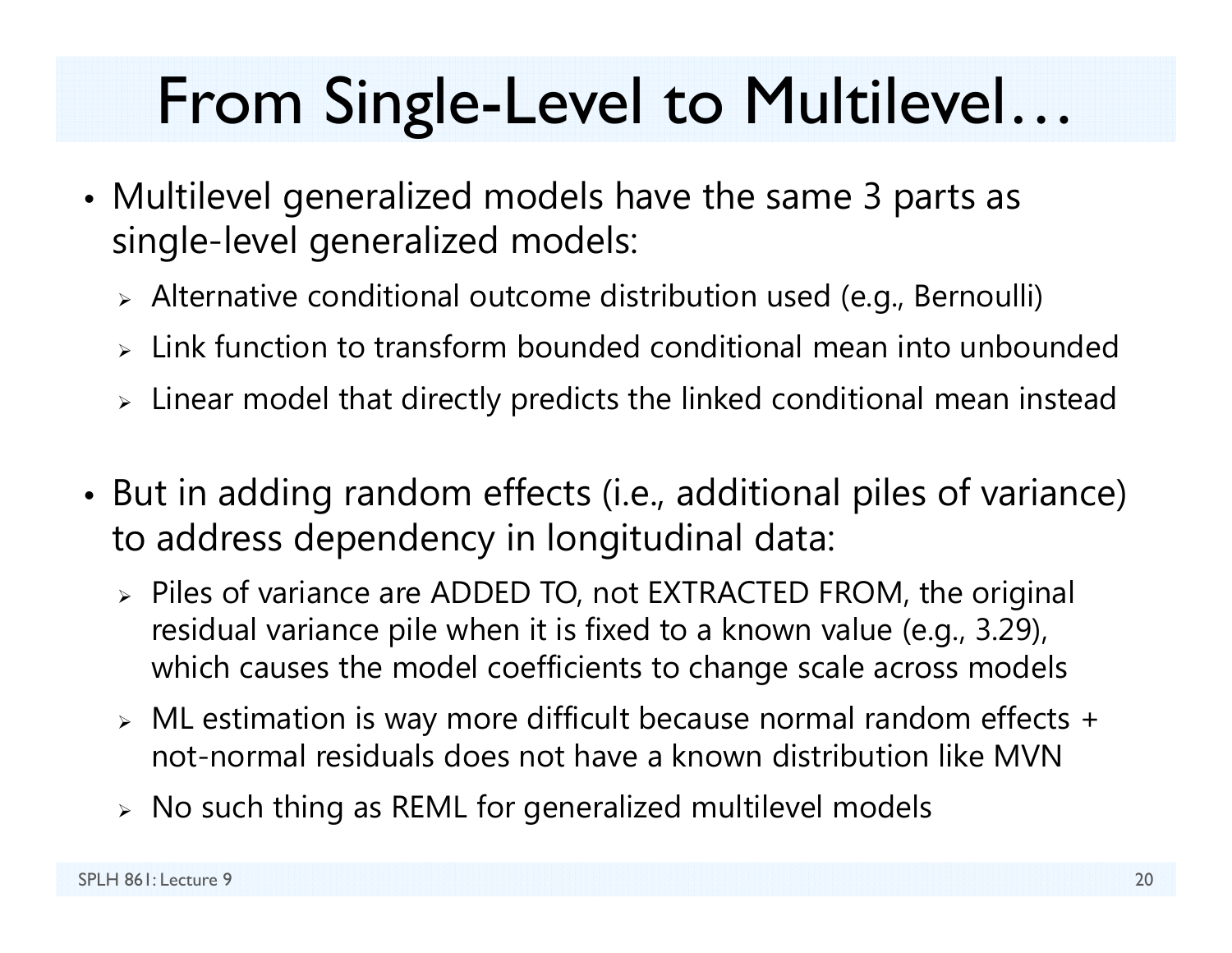#### Empty Multilevel Model for Binary Outcomes

Notice what's

NOT in level 1…

- Level 1: • Level 1: Logit  $[p(y_{ti} = 1)] = \beta_{0i}$
- **Level 2: β0i <sup>=</sup> γ00 <sup>+</sup> U0i**
- Composite: Logit [*p*(y<sub>ti</sub> **= 1)] <sup>=</sup> γ00 <sup>+</sup> U0i**
- $\bullet$   $\ \sigma_{\rm e}^{\scriptscriptstyle \rm o}$  $\frac{2}{9}$  residual variance is not estimated  $\rightarrow \pi^2/3 = 3.29$ 
	- $\triangleright$  (Known) residual is in model for actual  $\mathsf{y}_{\mathsf{t}\mathsf{i}'}$  so  $\sigma_{\mathsf{e}}^2$  $a_e^2$  = 3.29 is for logit(y<sub>ti</sub>)

• Logistic ICC = 
$$
\frac{\text{BP}}{\text{BP+WP}} = \frac{\tau_{U_0}^2}{\tau_{U_0}^2 + \sigma_e^2} = \frac{\tau_{U_0}^2}{\tau_{U_0}^2 + 3.29}
$$

- Can do –2 $\Delta$ LL test to see if  $\tau_U^2$  $^{2}_{\rm U_0}$ > 0, although the ICC is problematic to interpret due to non-constant, not estimated residual variance
- Have not seen equivalent ICC formulas for other outcomes besides binary!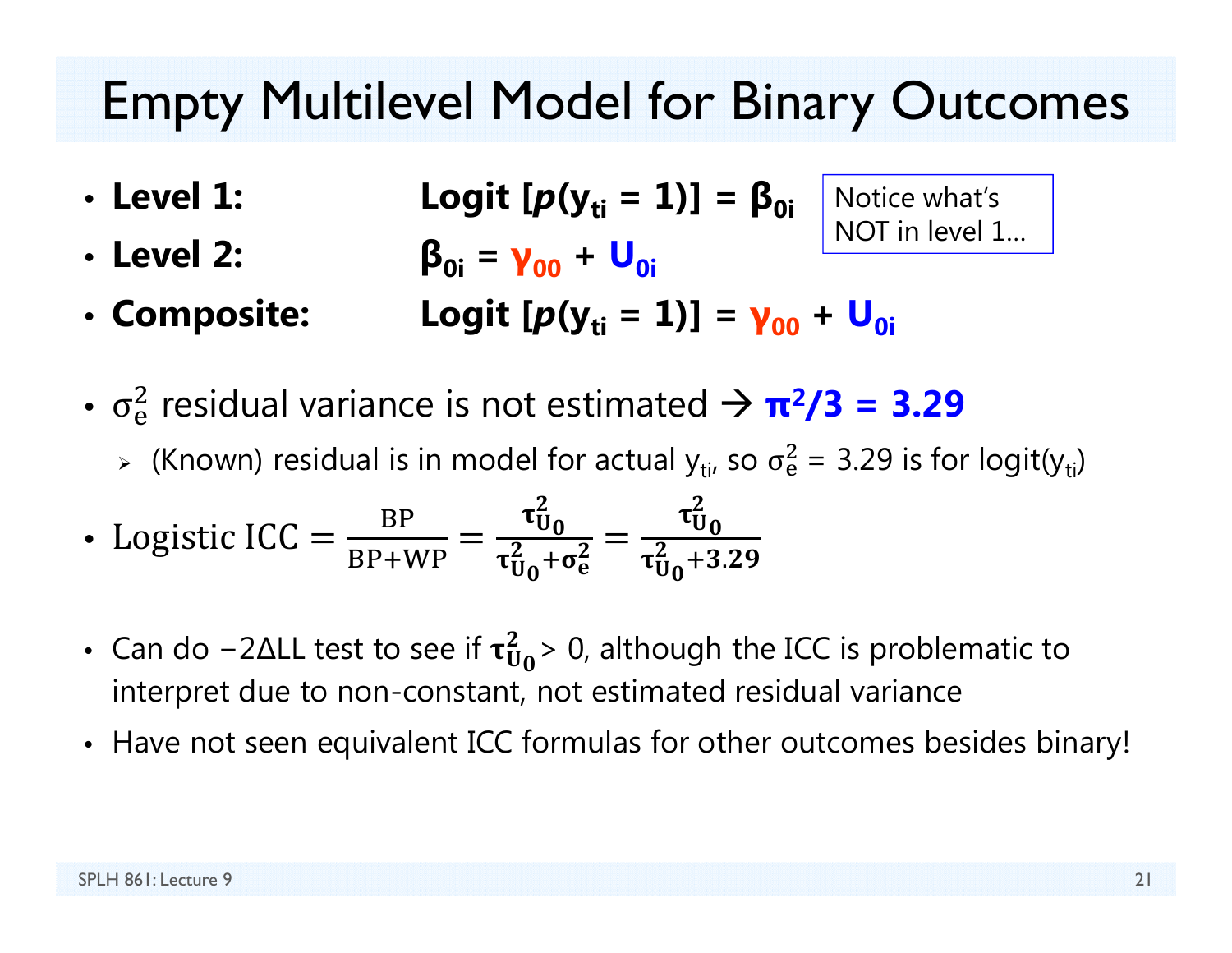## Random Linear Time Model for Binary Outcomes

- $\cdot$  Level 1: • Level 1: Logit [ $p$ (y<sub>ti</sub> = 1)] = β<sub>0i</sub> + β<sub>1i</sub>(time<sub>ti</sub>)
- **Level 2: β0i <sup>=</sup> γ00 <sup>+</sup> U0iβ1i <sup>=</sup> γ10 <sup>+</sup> U1i**
- **Combined:**

**Logit** [*p*(y<sub>ti</sub> = 1)] = (γ<sub>00</sub> + U<sub>0i</sub>) + (γ<sub>10</sub> + U<sub>1i</sub>)(time<sub>ti</sub>)

- $\bullet$   $\ \sigma_{\rm e}$  $\frac{2}{9}$  residual variance is still not estimated  $\rightarrow \pi^2/3 = 3.29$
- Can test new fixed or random effects with -2∆LL tests (or Wald test *p*-values for fixed effects as usual)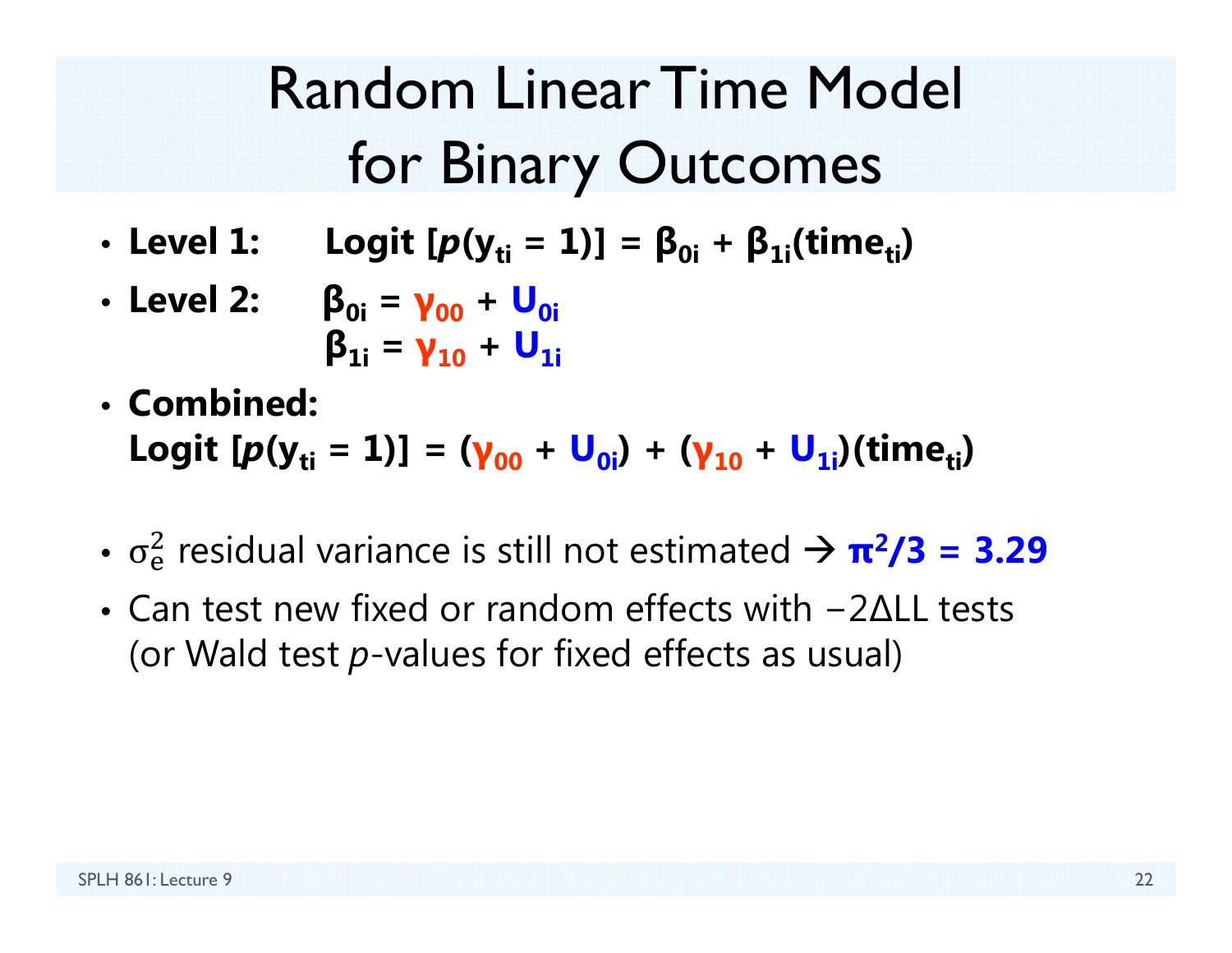## New Interpretation of Fixed Effects

- • $\bullet\,$  In general linear mixed models, the fixed effects are interpreted as the "average" effect for the sample
	- **γ00** is "sample average" intercept
	- **U**<sub>oi</sub> is "individual deviation from sample average"
- What "average" means in general*ized* linear mixed models is different, because of the use of nonlinear link functions:
	- $\triangleright$  e.g., the mean of the logs  $\neq$  log of the means
	- $\triangleright$  Therefore, the fixed effects are not the "sample average" effect, they are the effect for *specifically for U<sub>i</sub> = 0* 
		- $\blacksquare$ So fixed effects are *conditional* on the random effects
		- $\blacksquare$ This gets called a "unit-specific" or "subject-specific" model
		- $\blacksquare$ This distinction does not exist for normal conditional outcomes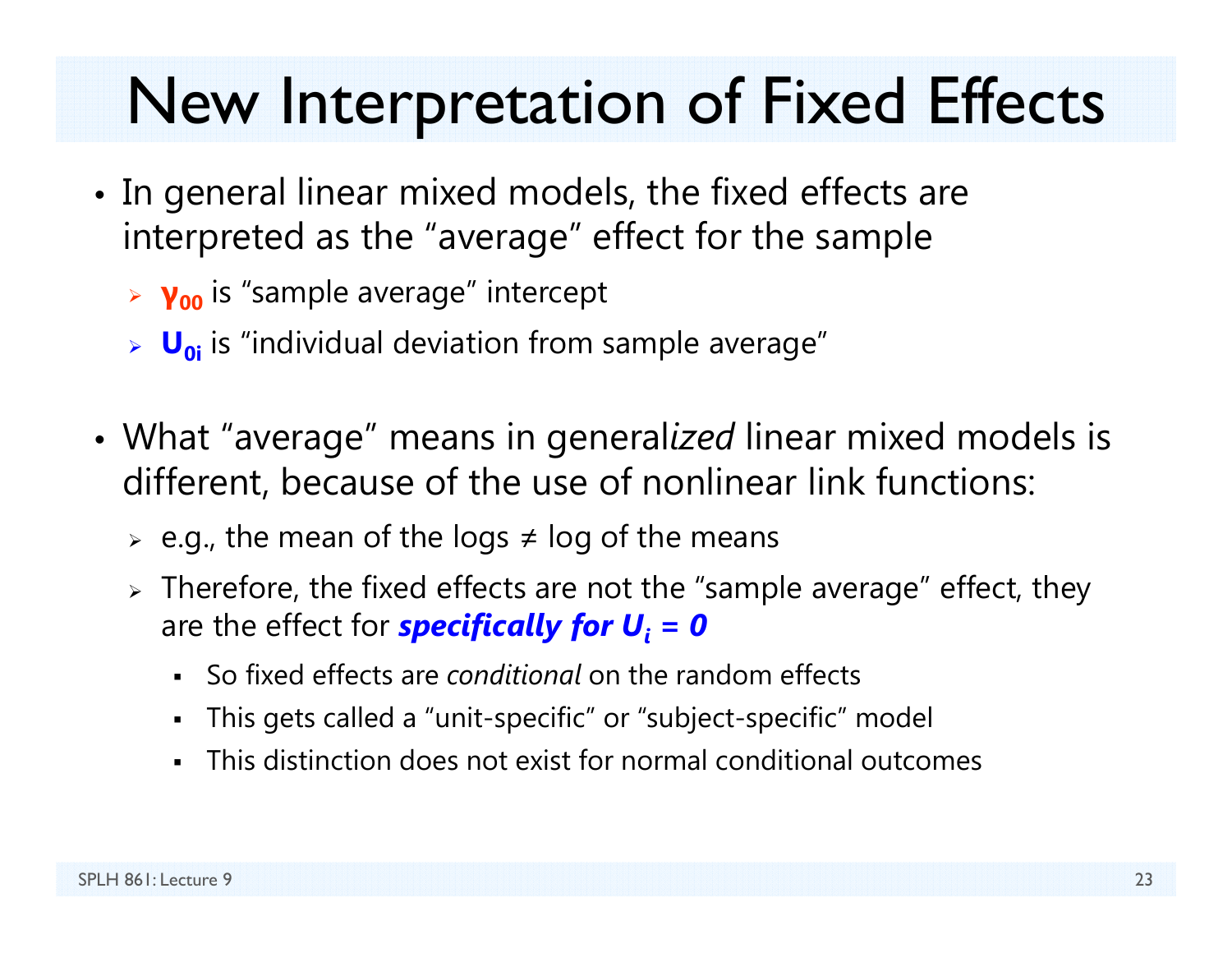## Comparing Results across Models

- •• NEW RULE: Coefficients cannot be compared across models, because they are not on the same scale! (see Bauer, 2009)
- • $\bullet\,$  e.g., if residual variance = 3.29 in binary models:
	- $\triangleright$  When adding a random intercept variance to an empty model, the  $\mathop{\mathsf{total}}$  variation in the outcome has increased  $\mathop{\rightarrow}$  the fixed effects will increase in size because they are *unstandardized* slopes

$$
\gamma_{\text{mixed}} \approx \sqrt{\frac{\tau_{U_0}^2 + 3.29}{3.29}} \, (\beta_{\text{fixed}})
$$

- **Level-1 predictors cannot decrease the residual variance** like usual, so all other models estimates have to go up to compensate
	- **The** If  $X_{ti}$  is uncorrelated with other X's and is a pure level-1 variable (ICC  $\approx$  0), then fixed and  $SD(U_{0i})$  will increase by same factor
- **Random effects variances can decrease**, though, so level-2 effects should be on the same scale across models if level-1 is the same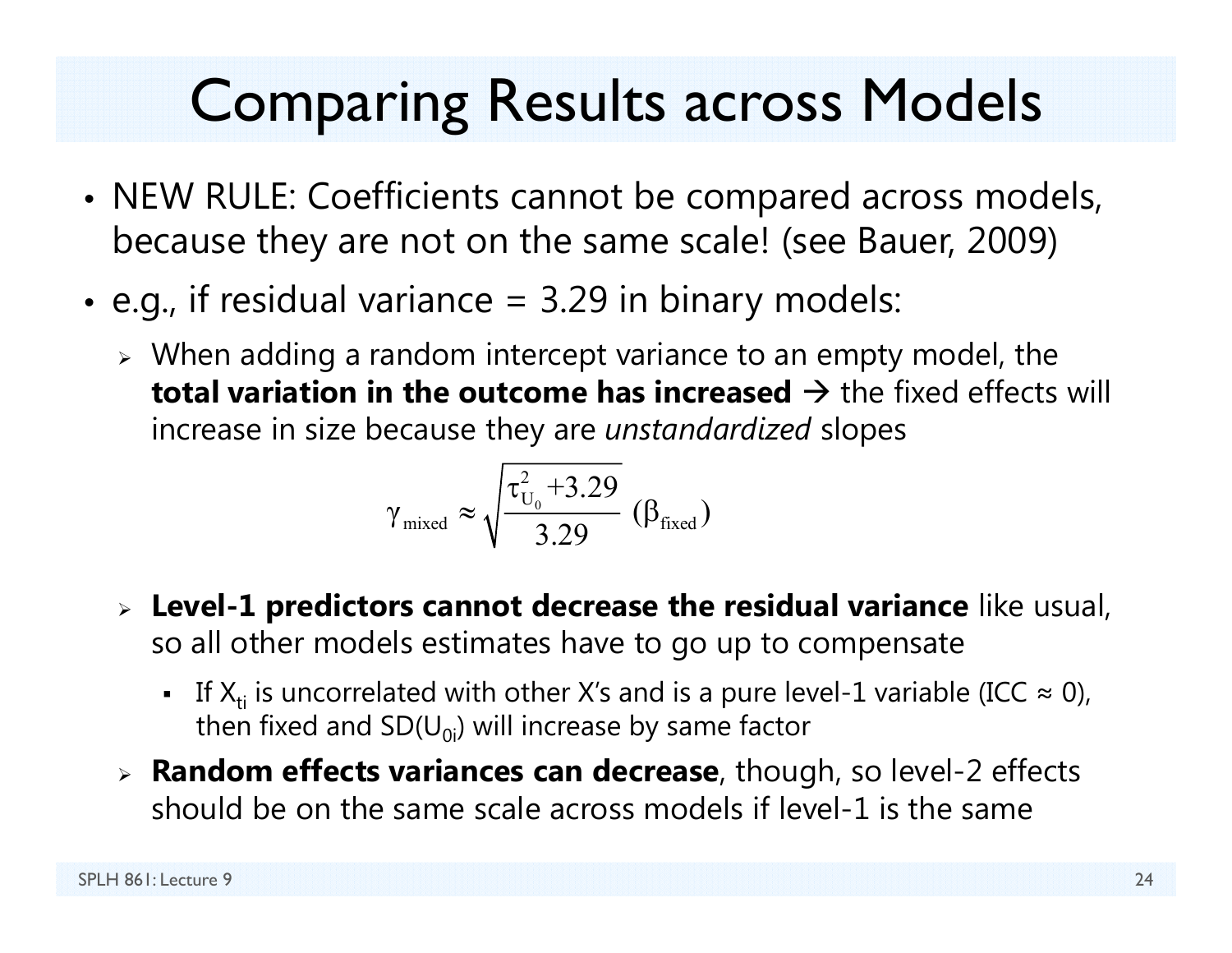## A Little Bit about Estimation

- • Goal: End up with maximum likelihood estimates for all model parameters (because they are consistent, efficient)
	- When we have a **V** matrix based on multivariate **normally** distributed  $\mathbf{e_{ti}}$  residuals at level-1 and multivariate normally distributed **Ui** terms at level 2, ML is easy
	- When we have a **V** matrix based on multivariate **Bernoulli** distributed  $\mathbf{e_{ti}}$  residuals at level-1 and multivariate normally distributed **Ui** terms at level 2, ML is much harder
		- Same with any other kind model for "not normal" level 1 residual
		- $\blacksquare$ **ML does not assume normality unless you fit a "normal" model!**
- • 3 main families of estimation approaches:
	- Quasi-Likelihood methods ("marginal/penalized quasi ML")
	- $\triangleright$   $\,$  Numerical Integration ("adaptive Gaussian quadrature")
	- Also Bayesian methods (MCMC, newly available in SAS or Mplus)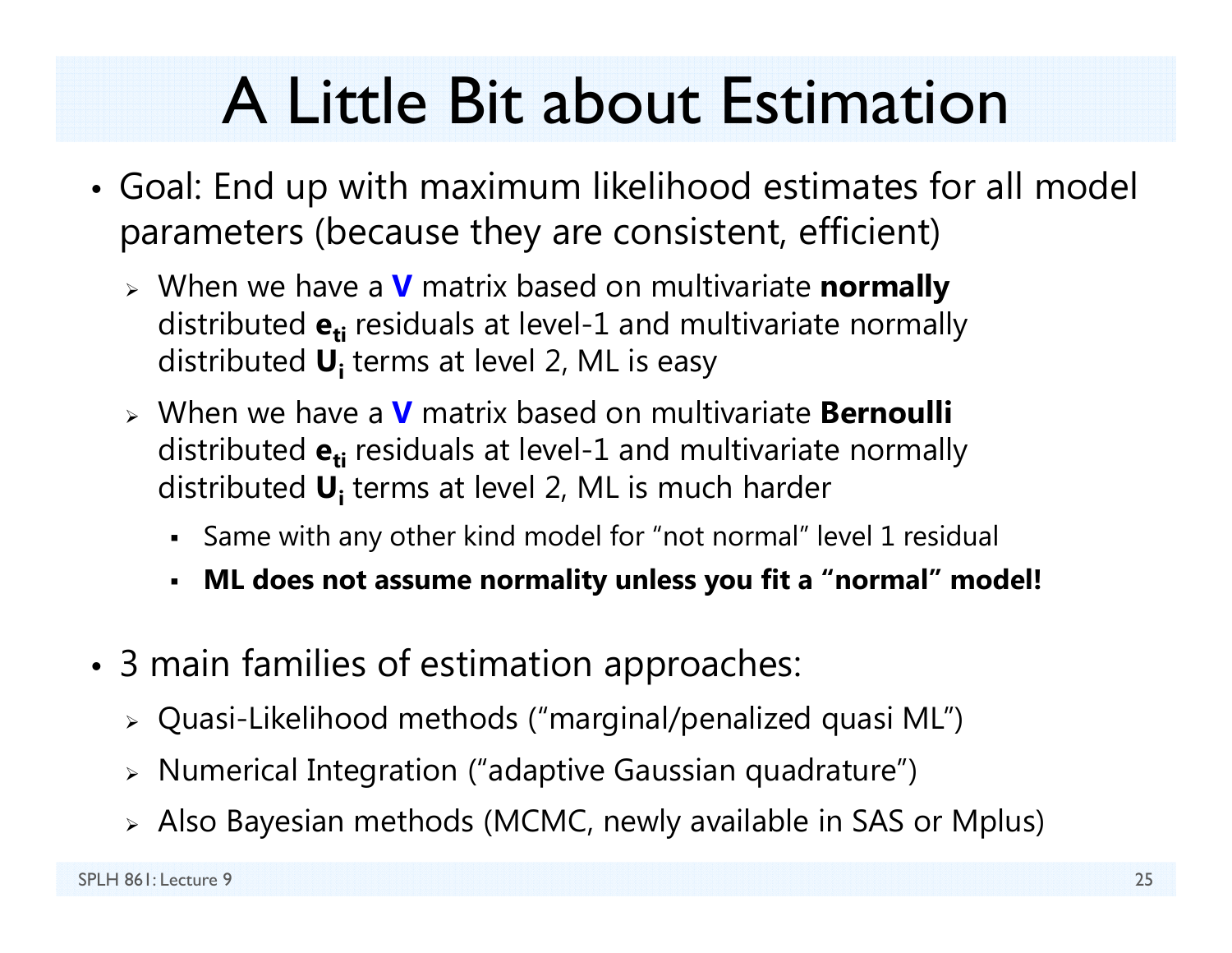## 2 Main Types of Estimation

#### • $\bullet$  Quasi-Likelihood methods  $\rightarrow$  older methods

- $\triangleright$  "Marginal QL"  $\rightarrow$  approximation around fixed part of model
- $\triangleright$  "Penalized QL"  $\rightarrow$  approximation around fixed + random parts
- These both underestimate variances (MQL more so than PQL)
- $\triangleright$  2nd-order PQL is supposed to be better than 1st-order MQL
- QL methods DO NOT PERMIT MODEL − 2 ∆LL TESTS
- $\triangleright$  HLM program adds Laplace approximation to QL, which then does permit − 2 ∆LL tests (also in SAS GLIMMIX and STATA melogit)

#### • $\bullet$  **ML via Numerical Integration**  $\to$  gold standard

- Much better estimates and valid − 2 ∆LL tests, but can take for-freaking-ever (can use PQL methods to get good start values)
- Will blow up with many random effects (which make the model exponentially more complex, especially in these models)
- $\triangleright$  Relies on assumptions of local independence, like usual  $\rightarrow$  all level-1 dependency has been modeled; level-2 units are independent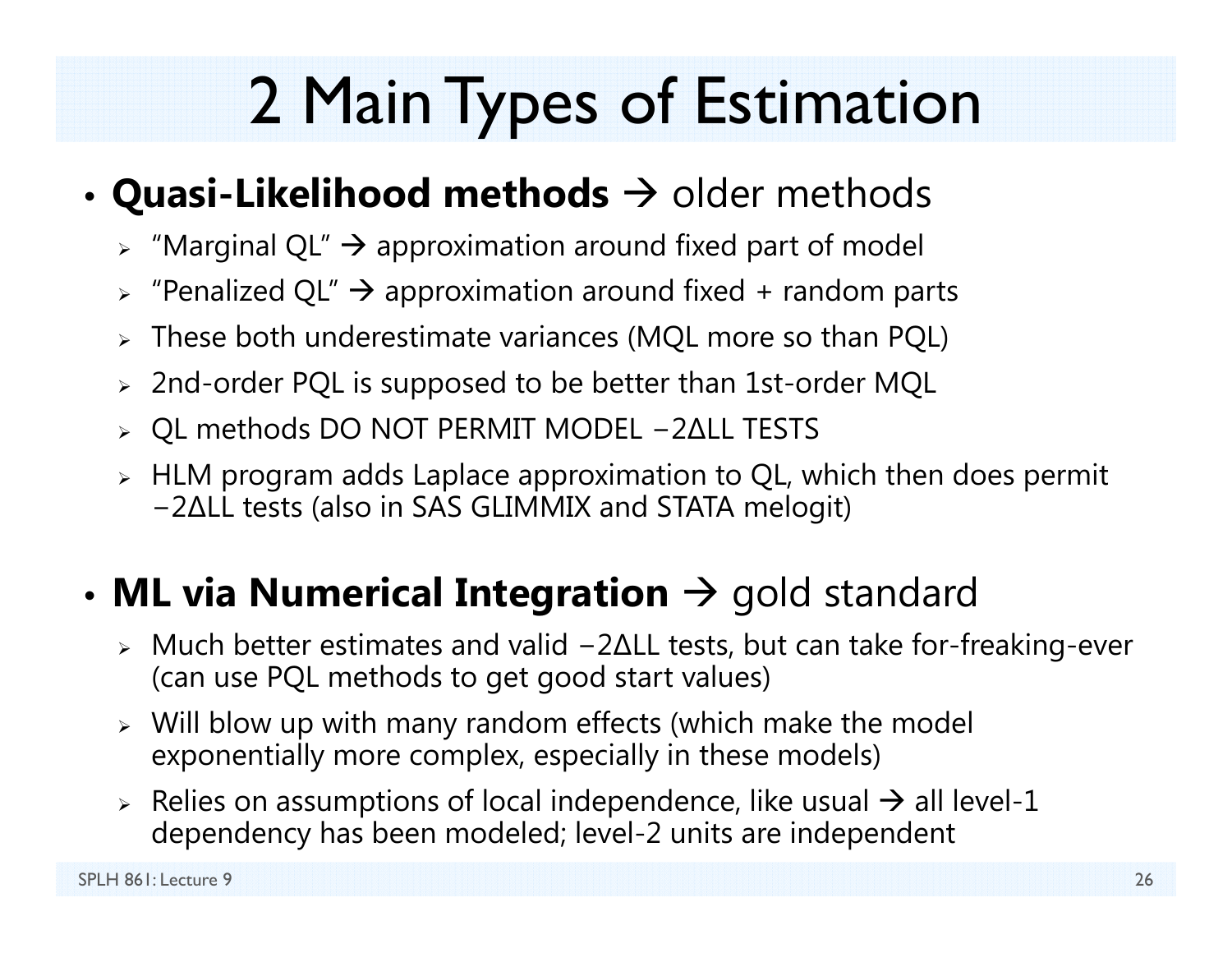## ML via Numerical Integration

- **Step 1**: Select **starting values** for all fixed effects
- **Step 2**: Compute the **likelihood** of each observation given by the *current* parameter values using chosen distribution of residuals
	- Model gives link-predicted outcome given parameter estimates, but the U's themselves are not parameters—their variances and covariances are instead
	- But so long as we can assume the **U**'s are MVN, we can still proceed…
	- Computing the likelihood for each set of possible parameters requires *removing* the individual **U** values from the model equation—by *integrating* across possible **U** values for each level-2 unit
	- $\triangleright$  Integration is accomplished by "Gaussian Quadrature"  $\rightarrow$  summing up rectangles that approximate the integral (area under the curve) for each level-2 unit
- **Step 3:** Decide if you have the right answers, which occurs when the log-likelihood changes very little across iterations (i.e., it converges)
- **Step 4:** If you aren't converged, choose new parameters values
	- Newton-Rhapson or Fisher Scoring (calculus), EM algorithm (U's =missing data)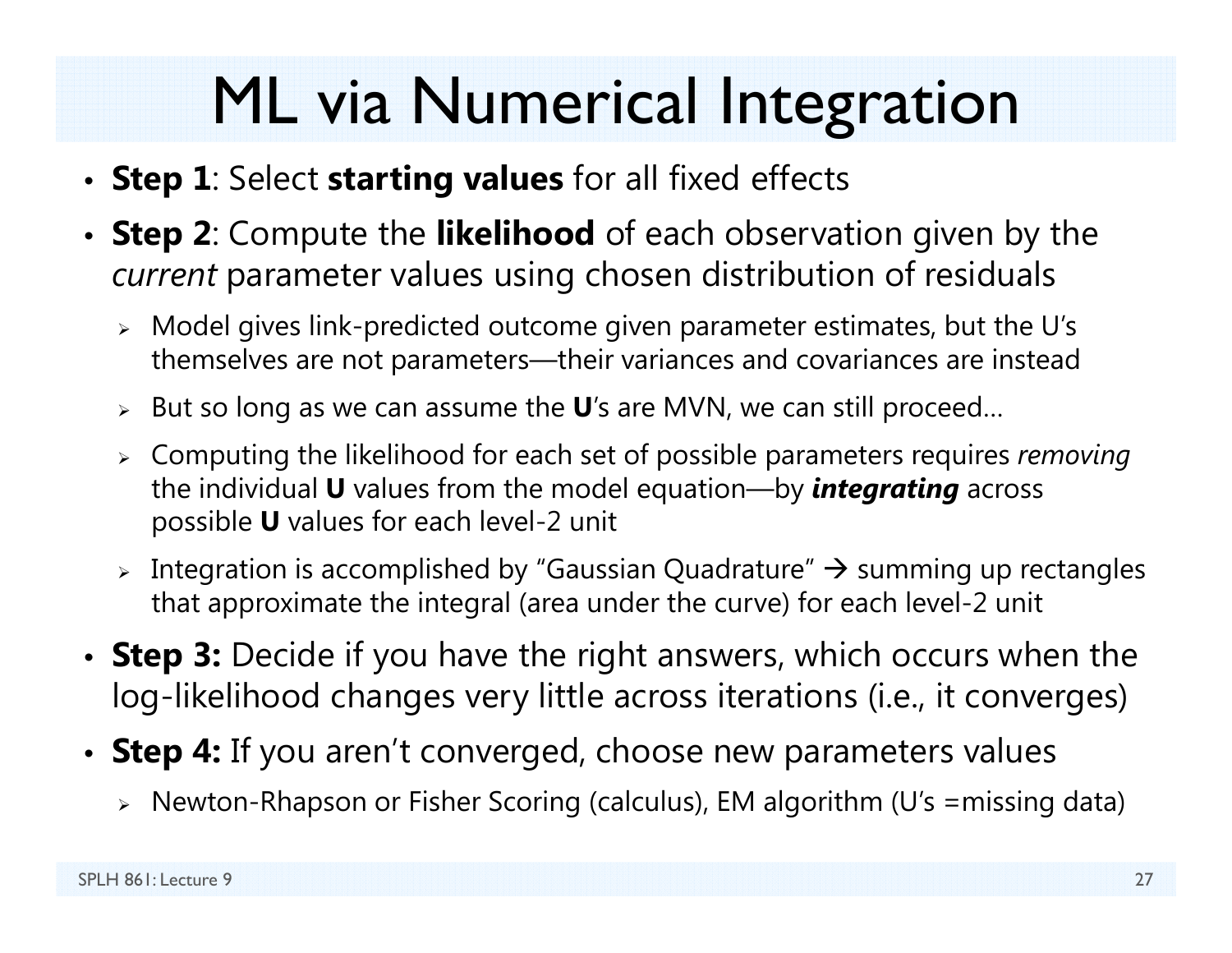## ML via Numerical Integration

- More on Step 2: Divide the U distribution into rectangles
	- $\blacktriangleright$  $\rightarrow$  "Gaussian Quadrature" (# rectangles = # "quadrature points")
	- $\triangleright$  First divide the whole U distribution into rectangles, then repeat by taking the most likely section for each level-2 unit and rectangling that
		- This is "adaptive quadrature" and is computationally more demanding, but gives more accurate results with fewer rectangles (SAS will pick how many)



The likelihood of each level-2 unit's outcomes at each **U** rectangle is then weighted by that rectangle's probability of being observed (from the multivariate normal distribution). The weighted likelihoods are then summed across all rectangles…

 $\rightarrow$  ta da! "numerical integration"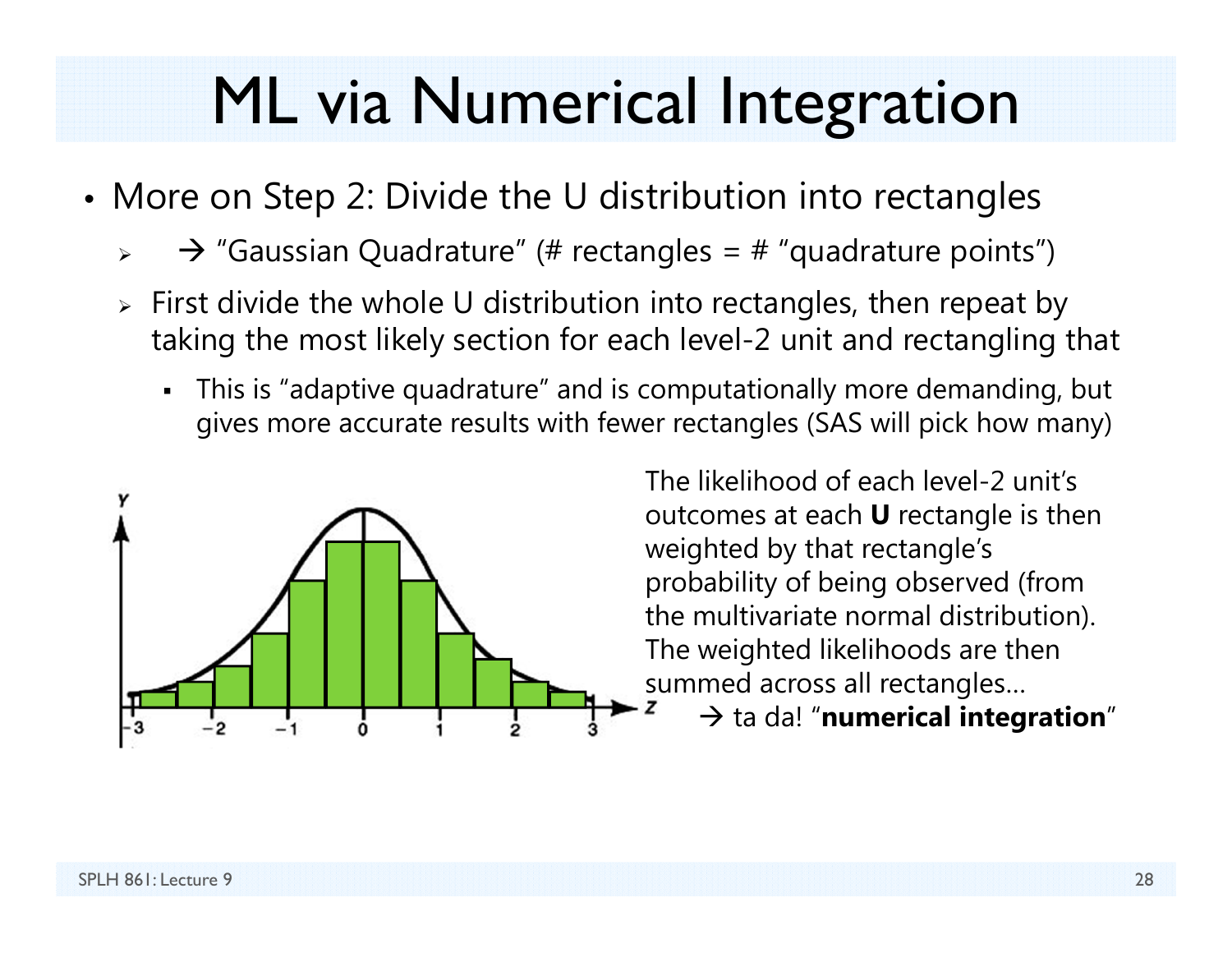#### Example of Numeric Integration: Binary DV, Fixed Linear Time, Random Intercept Model

- 1.. Start with values for fixed effects: intercept:  $\gamma_{00}$  = 0.5, time:  $\gamma_{10}$  = 1.5,
- 2.Compute likelihood for real data based on fixed effects and plausible  $U_{0i}$ (-2,0,2) using model: Logit(y $_{\rm ti}$ =1) =  $\gamma_{00}$  +  $\gamma_{10}$ (time $_{\rm ti})$  + U $_{\rm 0i}$ 
	- •Here for one person at two occasions with  $y_{ti}=1$  at both occasions

|        |                    |                 |      | IF $y_{ti} = 1$ IF $y_{ti} = 0$ | Likelihood Theta Theta |      |                | <b>Product</b>  |
|--------|--------------------|-----------------|------|---------------------------------|------------------------|------|----------------|-----------------|
|        | $U_{0i} = -2$      | $Logit(y_{ti})$ |      | Prob 1-Prob                     | if both $y=1$ prob     |      |                | width per Theta |
| Time 0 | $0.5 + 1.5(0) - 2$ | $-1.5$          | 0.18 | 0.82                            | 0.091213               | 0.05 | $\overline{2}$ | 0.00912         |
| Time 1 | $0.5 + 1.5(1) - 2$ | 0.0             | 0.50 | 0.50                            |                        |      |                |                 |
|        | $U_{0i} = 0$       | $Logit(y_{ti})$ | Prob | 1-Prob                          |                        |      |                |                 |
| Time 0 | $0.5 + 1.5(0) + 0$ | 0.5             | 0.62 | 0.38                            | 0.54826                | 0.40 | 2              | 0.43861         |
| Time 1 | $0.5 + 1.5(1) + 0$ | 2.0             | 0.88 | 0.12                            |                        |      |                |                 |
|        | $U_{0i} = 2$       | $Logit(y_{ti})$ | Prob | 1-Prob                          |                        |      |                |                 |
| Time 0 | $0.5 + 1.5(0) + 2$ | 2.5             | 0.92 | 0.08                            | 0.90752                | 0.05 | $\overline{2}$ | 0.09075         |
| Time 1 | $0.5 + 1.5(1) + 2$ | 4.0             | 0.98 | 0.02                            |                        |      |                |                 |
|        |                    |                 |      |                                 |                        |      |                |                 |

**Overall Likelihood (Sum of Products over All Thetas): 0.53848**

**(do this for each occasion, then multiply this whole thing over all people) (repeat with new values of fixed effects until find highest overall likelihood)**